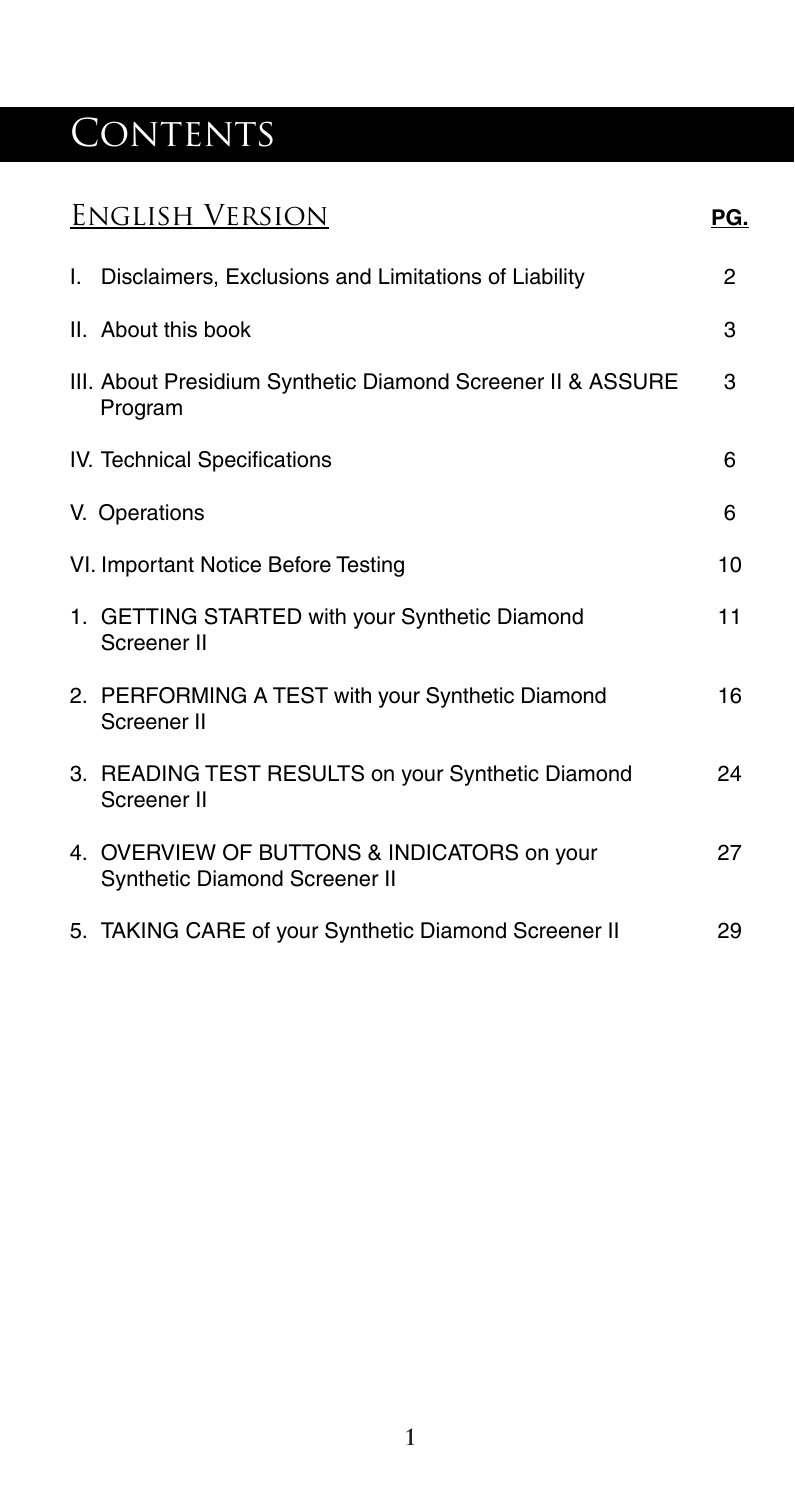### I. Disclaimers, Exclusions and Limitations of Liability

PLEASE READ AND NOTE PRESIDIUM WARRANTY TERMS AND CONDITIONS as stated in the warranty card. Presidium warranty for its devices are subject to proper use by its users in accordance with all the terms and conditions as stated in the relevant user handbook and shall cover only manufacturing defects.

Due to continuous product improvement, Presidium reserves the right to revise all documents including the right to make changes to the handbook without notice and without obligation to notify any person of such revisions or changes. Users are advised to check Presidium's website from time to time **http://www.presidium.com.sg/**

Presidium shall not be responsible for any damage or loss resulting from the use of this product or handbook.

Under no circumstances shall Presidium, its manufacturer or any of its subsidiaries, licensors, distributors, reseller, servant and/or agent be liable for any direct or indirect damages, resulting from the use of this device.

#### **TO THE MAXIMUM EXTENT PERMITTED BY APPLICABLE LAW, under no circumstances shall Presidium, its manufacturer or any of its subsidiaries, licensors, distributors, reseller, servant and/or agent be responsible for any special, incidental, consequential or indirect damages howsoever caused.**

The Synthetic Diamond Screener II ("SDS II") by Presidium in this handbook is provided and/or sold on an "as is" basis. Except as required by applicable law, no warranties of any kind expressed or implied, including, but not limited to, the implied warranties of merchantability and fitness for a particular purpose.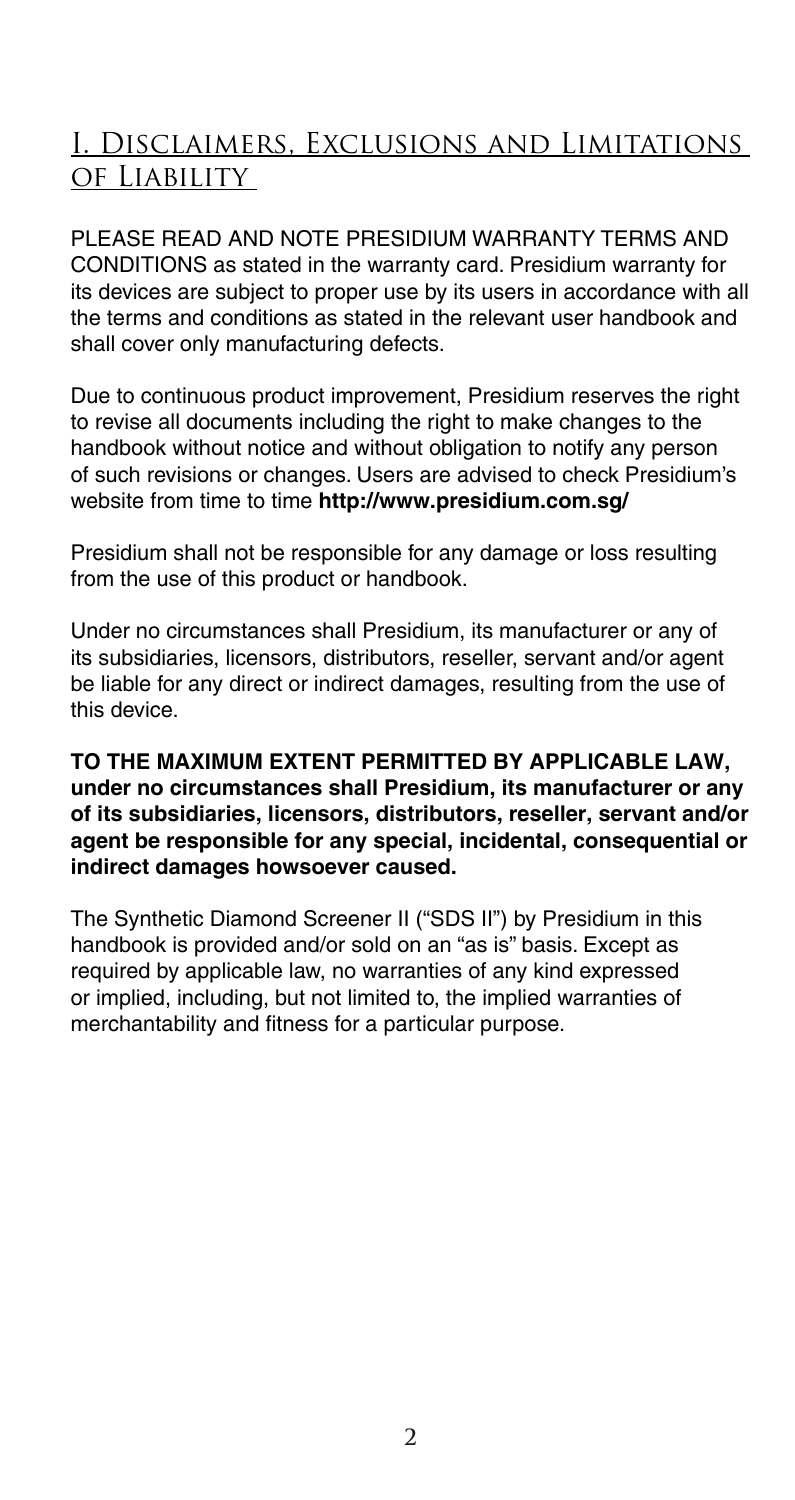### II. About this Book

Thank you for purchasing the Synthetic Diamond Screener II by Presidium ("SDS II" or "Device").

This handbook is designed to help you set up your device and describes all you need to know about how to use your diamond screening device accurately and take care of it, in line with its requirements. Please read these instructions carefully and keep them handy for future reference.

As recommended by Federal Trade Commission (FTC), laboratorygrown diamond refers to synthetic diamond.

#### **This book also contains the terms and conditions in relation to the use of the device including the Disclaimer, EXCLUSION and Limitation of Liability clauses stated above in Section I.**

### III. About Presidium Synthetic Diamond Screener II (SDS II) & ASSURE PROGRAM

SDS II is developed as a portable PRESIDIUM DIAMOND VERIFICATION INSTRUMENT® to screen out Type IIa colourless diamond from Type Ia colourless diamond.<sup>1</sup> It is suitable for both loose and mounted stones, including melees as small as 0.02ct. The SDS II uses advanced technology that measures a diamond's UV light transmittance ability. Easy to use and batteryoperated, its indicator light bars give a blue light to indicate that the stone is a Type la diamond and red light to indicate a Type IIa diamond. The device gives clear and accurate results within two seconds.

Presidium's Synthetic Diamond Screener (SDS II) has been ASSURE TESTED by an independent third party through ASSURE program and achieved 100% Laboratory-Grown Diamond Referral Rate.

The ASSURE Program, by the Diamond Producers Association (DPA) has developed a universal standard to test the performance of Diamond Verification Instruments in a consistent way, with the aim of protecting the integrity of the global jewelry supply chain. The instruments are rigorously tested in a transparent manner against a unique common sample and standard.

<sup>1</sup> PRESIDIUM DIAMOND VERIFICATION INSTRUMENT is a registered trademark of Presidium Instruments Pte Ltd.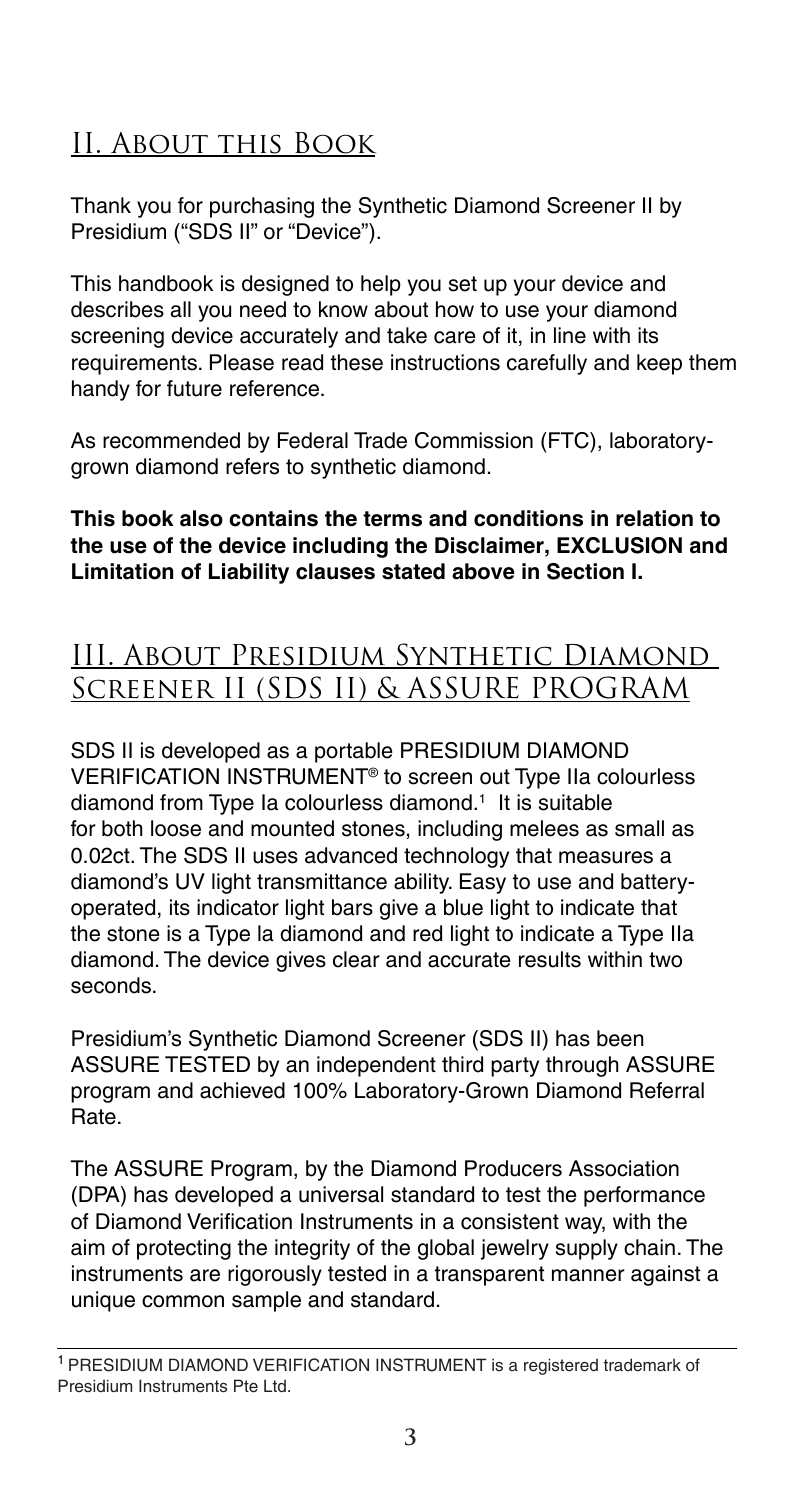Each instrument is tested on the ASSURE Core Sample, a highly contaminated sample made up of 1,000 mined diamonds and 200 laboratory-grown diamonds including very challenging laboratorygrown diamonds, some of which are not yet available in the market.

### **Types of diamonds**

Diamonds can be classified into two Types.

Typically, Type I diamonds contain nitrogen atoms as the main impurity and these diamonds make up almost 98% of all mined diamonds. The usual color of Type I diamond is colorless, brown, yellow or orange but can also be virtually any color other than blue.

Type II diamonds, however, contain few or undetectable nitrogen atoms and they make up the remaining 2% of mined diamonds.2 Within the Type II category of diamonds, they can be further classified as Type IIa and Type IIb. Type IIa diamonds are usually the purest of color ranging from colorless to near colorless, although they can also be of yellow, brown, orange, pink, red or purple colour. Type IIb are typically not colorless and are usually blue, brown or gray and contain boron atoms as well.

Currently, known laboratory-grown colorless diamonds are generally Type IIa diamonds i.e. colorless diamonds without any detectable presence of nitrogen atoms. Type IIa colorless laboratory-grown diamonds can be grown either using chemical vapor deposition (CVD) synthesis or High Pressure High Temperature (HPHT) synthesis, or can be HPHT-treated CVD diamond.

This device helps to identify the Type IIa colorless diamond, which may be a laboratory-grown diamond, but does not distinguish between the various processes through which the laboratory-grown diamond may be grown or treated.

When subjected to deep UV irradiation, Type Ia and Type IIa diamonds absorb different amounts of UV light and this difference in the light absorption is significant enough to aid in differentiating between Type Ia and Type IIa colorless diamonds.

The SDS II is developed and designed based on this principle. Type IIa diamonds allow more deep UV light to pass through and thus its UV light absorption ability is lower.

<sup>2</sup> Diamond Grading ABC The Manual. 9th edition, 2007, Verena Pagel-Theisen G.G. F.G.A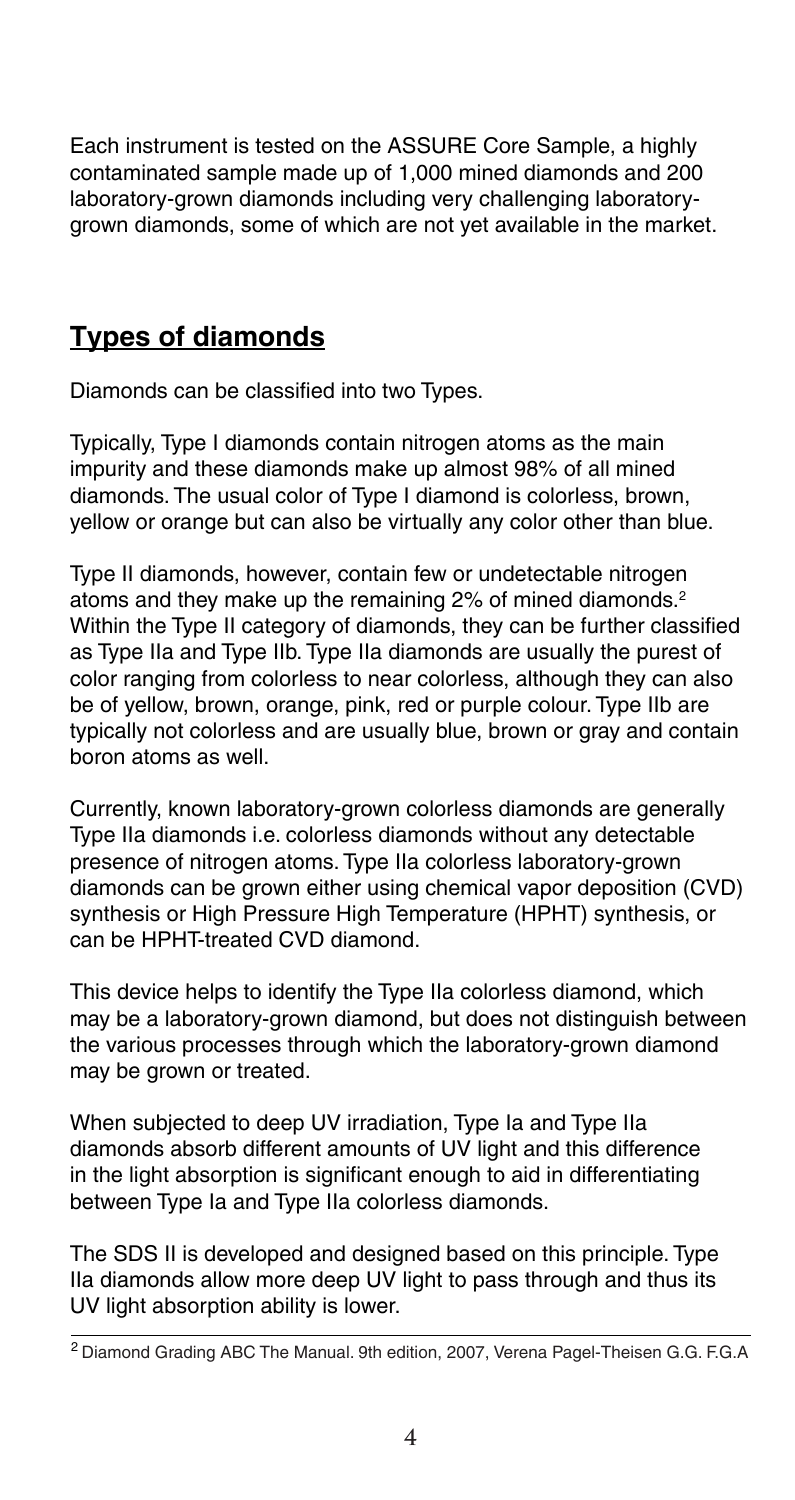This device, meant only for use on colorless diamonds (Color D to J), features a safe, user-activated, deep-wave UV light source that passes through the tested stone towards the photo-detector on the base platform inside the product. Bars of colored lights on the front of the lid will provide an easy reading to indicate if the UV light absorption ability of the tested stone is low (i.e. indicative of a Type IIa diamond) or high (indicative of Type la diamond).

If the UV light absorption measurement is low, a single red light bar will light up alerting the tested stone is a Type IIa diamond, which could be laboratory-grown and therefore should be subjected to other supporting tests.

If the UV light absorption measurement is high, a single blue light bar will light up, indicating that the UV light absorption of the tested stone corresponds to the usual absorption range characteristic of a Type Ia colorless diamond.

Created with the user in mind, the Synthetic Diamond Screener II is designed to be a lightweight, portable, sturdy and non-slip unit that can be powered by 4 1.5V AAA batteries or through its USB port that connects to either an external 100~240V power source or to the Presidium Universal Power Adaptor.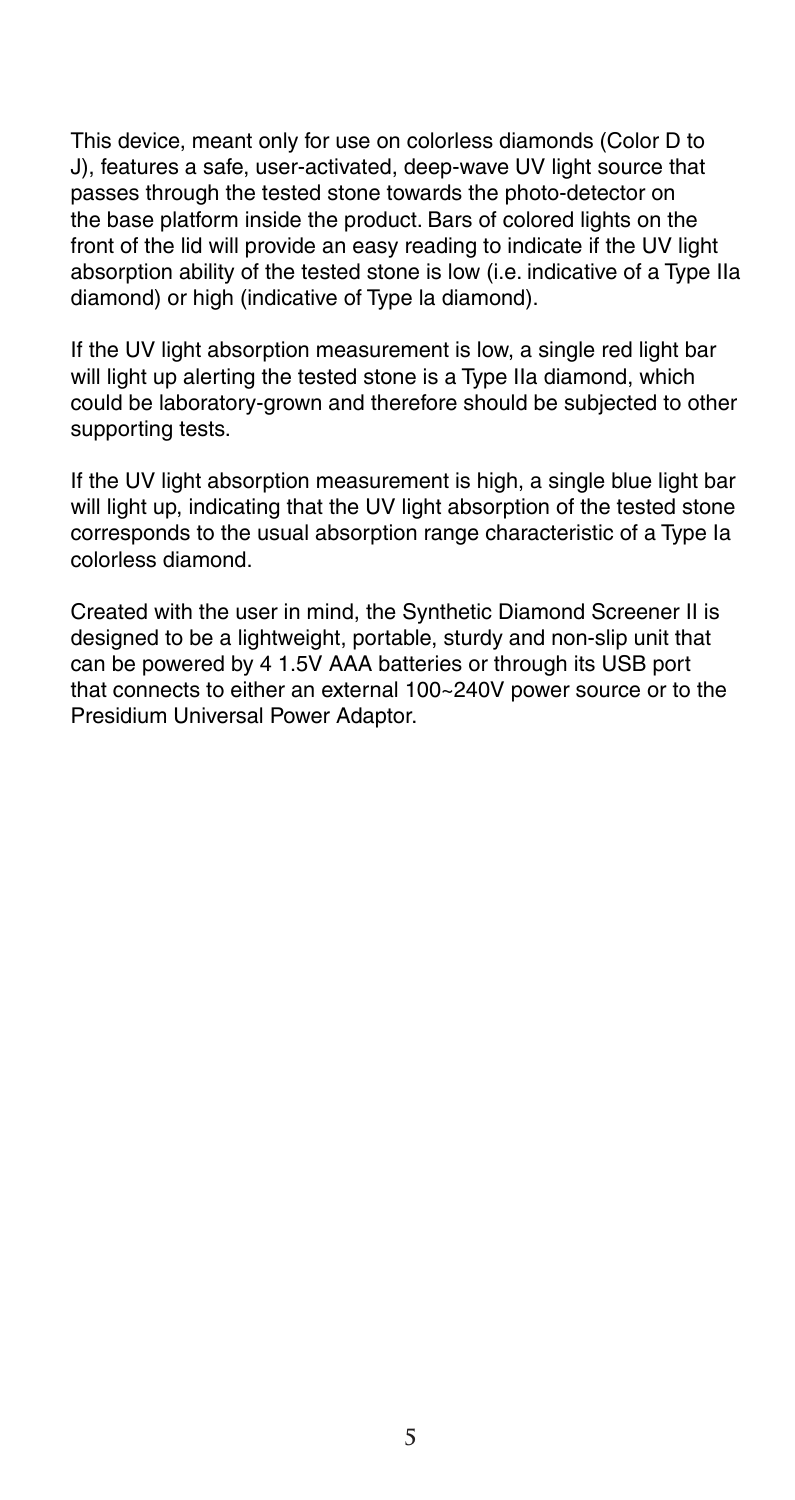### IV. Technical Specifications

#### **Presidium Universal Power Adaptor Information:**

- Input Voltage: 100 240V ac
- Input Frequency: 50 60Hz
- Rating Output Current: 1.5A (7.5W)
- Rating Output Voltage: 5V

#### **Power and Battery**

- DC 1.5V (4) x AAA alkaline batteries
- USB port to be used with USB cable and appropriate Presidium Universal USB Power Adaptor.
- Minimum Power rating: 5V, 0.5A (2.5W)

#### **Dimension and Weight**

- Length: 130mm (5.12 inches)
- Width: 100mm (3.94 inches)
- Height: 65mm (2.56 inches)

### V. Operations

### **Recommended Operating Conditions**

- Only for Colorless Diamonds
- Color Grade: D Color to J Color
- Carat Size: 0.02 carat to 10 carats
- Cut: For all cuts as long as gemstone has a flat surface
- Mounted Jewelry: For jewelry with "open-back" setting

### **Working Temperature**

- Operating Temperature: 18 27 (65 80)
- • Storage Temperature: 10℃ 51℃ (50 124)
- Air Relative Humidity: 35 65%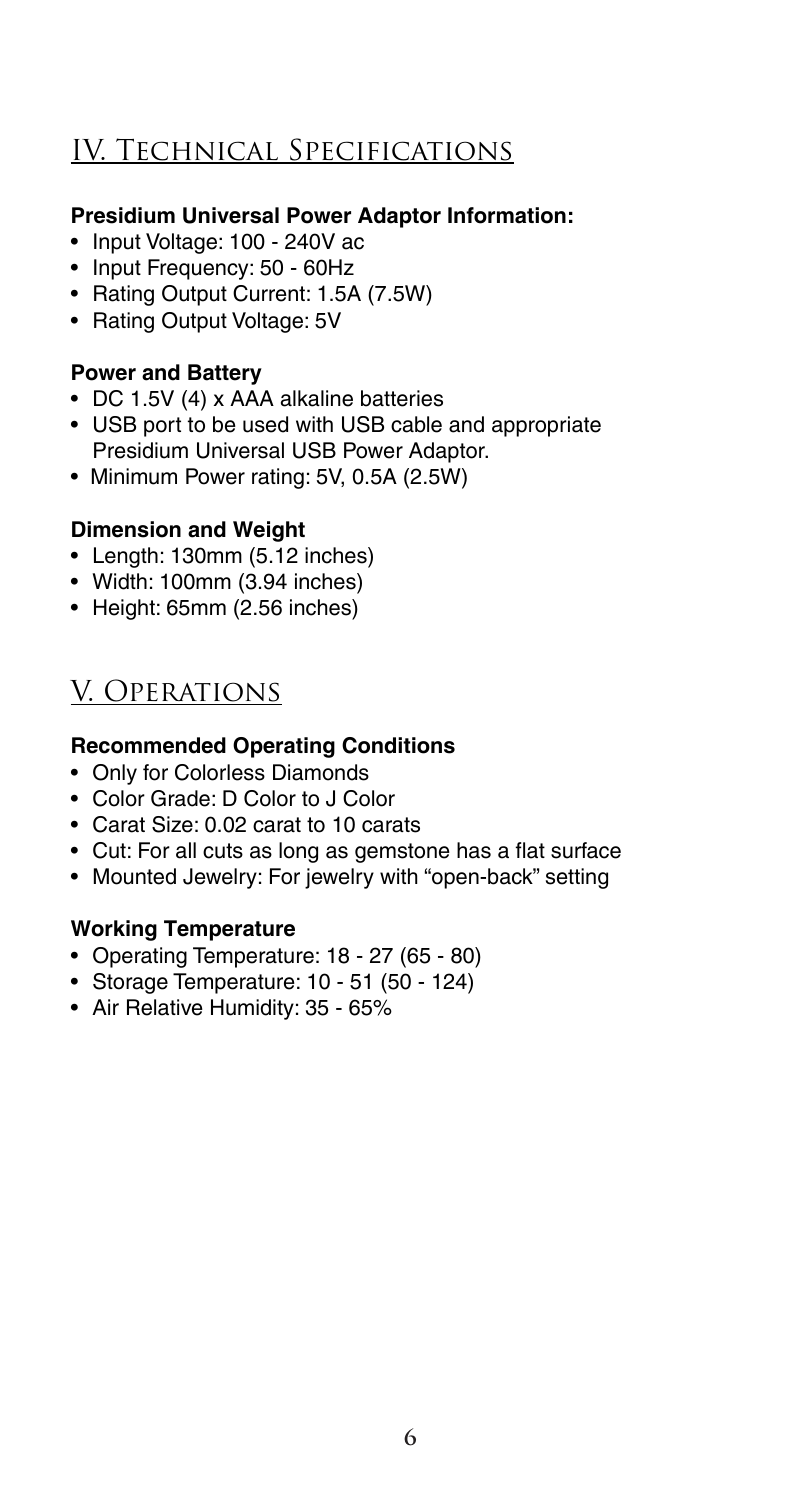#### **The device was designed with the following objectives:**

- Aid to alert to the possibility of Type IIa laboratory-grown diamond
- Help in quickly screening out Type Ia colorless (From D to J color) diamond (the most common type of mined diamond) from Type IIa colorless diamond which is usually laboratory-grown diamond
- Provide consistent and reliable test results under proper use and understanding of its functions
- Feature user-safe materials and user-friendly ergonomics that gives clear visibility of results, maximum sturdiness and grip, ease of use and portability

#### **The capabilities of the Synthetic Diamond Screener II are as follows:**

- Test on diamonds within a range of dimension from 1.5 mm in width and up to 5 mm in height. (approx. 0.02 to 10 carat size)
- Test on polished stones of common shapes such as round cut, oval cut, princess cut, brilliant round cut, emerald cut, baguette cut, square brilliant cut, step cut and mixed cut
- Can be used on both loose stones and mounted stones jewellery with open-back setting
- Fast testing time of 2 seconds

#### **The user is cautioned against using the Synthetic Diamond Screener II on the following as it may affect the accuracy of the readings:**

- $\times$  Stones that are more than 5 mm in height as the specific UV wavelength has limited ray reach
- $\times$  Diamond of colors other than colorless (D to J)
- $\times$  Testing to identify other forms of diamond simulants i.e., moissanite, cubic zirconia, etc are not possible

### **The SDS II features the following:**

- 2 color coded (blue/red) indicator light bars to give clear results of mined Type Ia Diamond and Type IIa Diamond
- Test button will blink in red to alert if the device is unable to detect any stone on the photo-detector
- Exterior base rubber padding to ensure non-slip sturdiness and prevent scratches to surfaces
- Streamlined ergonomic design that enhances portability and stability
- Exterior USB port at back of unit for connecting to external power source
- International voltage compatibility
- Low battery indicator
- USB power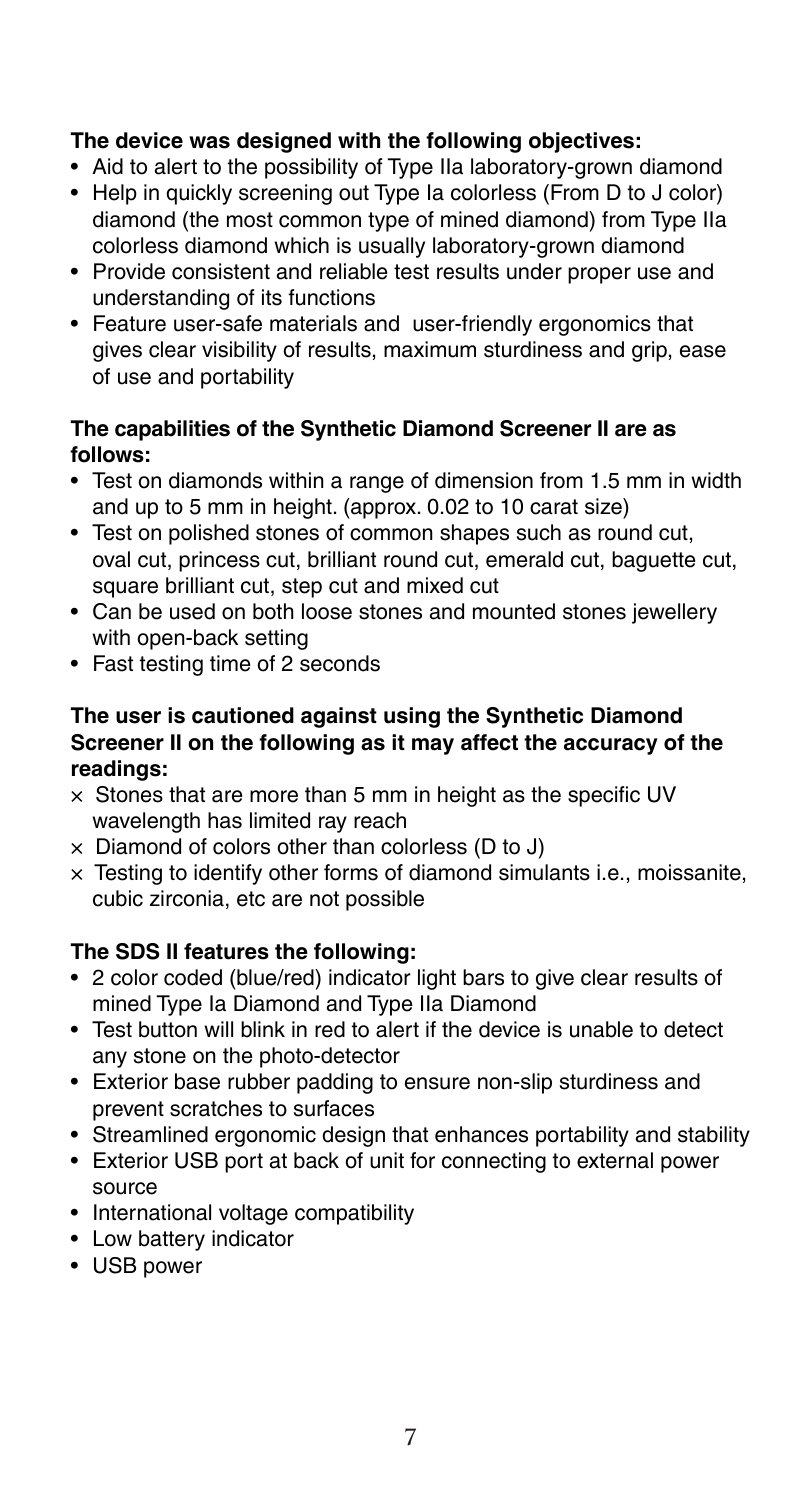#### **The interior testing area of SDS II features:**

- UV light source pre-set at a safe and optimum wavelength to accurately measure the UV absorption ability of stones
- Crosshair marking on the probe as guide for positioning rings
- Blue light to illuminate the testing pad
- Light-sensitive photo detector in the center of base platform to detect the amount of light that is able to pass through the stone
- Anti-slip platform to hold the stone in place
- A 5mm metal bar to conveniently raise the test probe for successive testing on loose stones

### **Included in your package:**

- Presidium Synthetic Diamond Screener II unit
- Protective carrying case with interior pouch for gemstones and accessories
- 5mm metal bar
- USB cable
- Presidium Universal Power Adaptor
- Quick Guide
- QR Code Card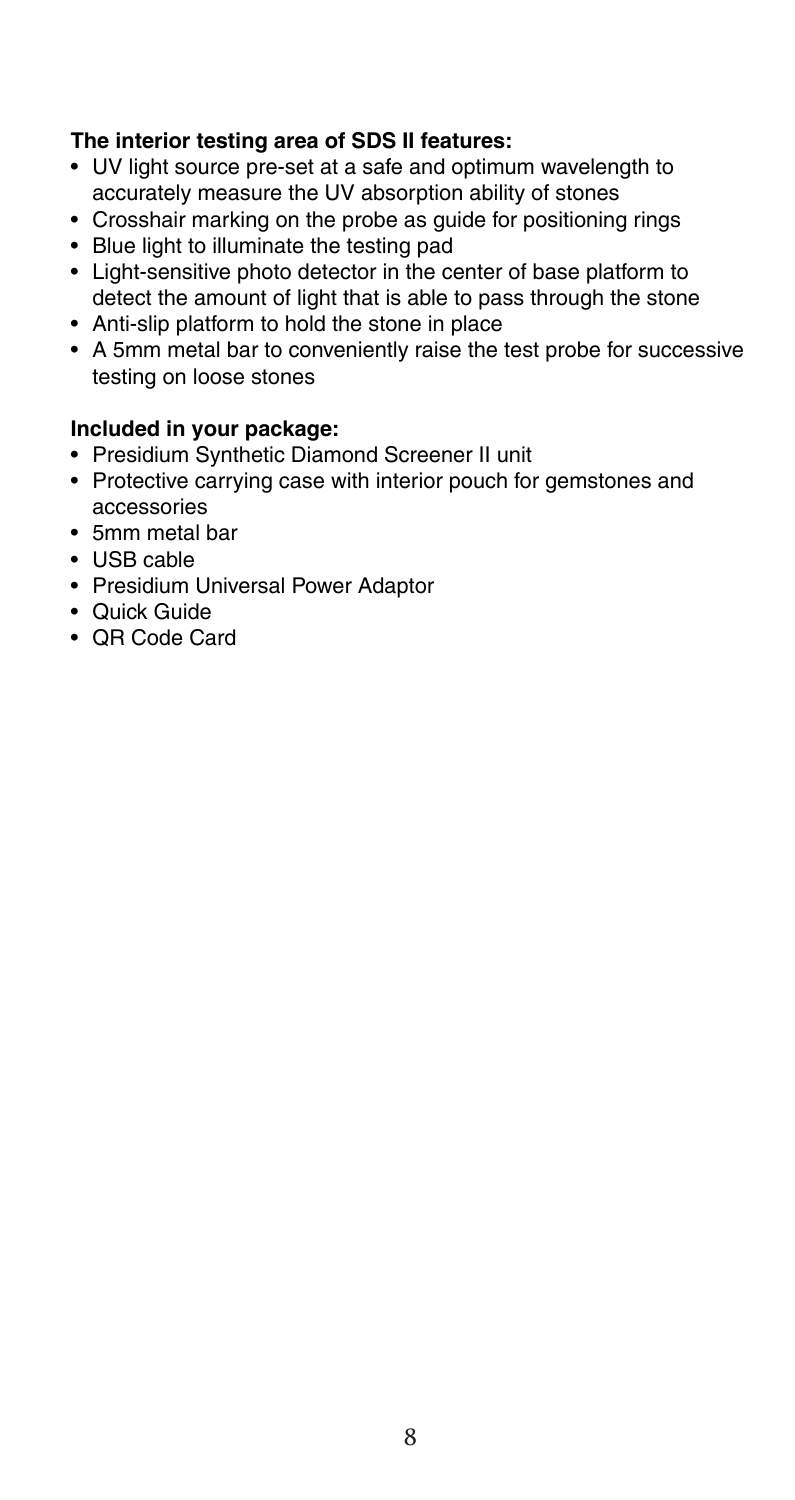

**Fig.A** Synthetic Diamond Screener II Unit

### **Features/Functions (Fig.A)**

- 1. Power button (On/Off and Low Battery Indicator)
- 2. Lid
- 3. Anti-slip platform with concentric markings to ensure correct placement of stone
- 4. A 5mm metal bar to conveniently raise the test probe for successive testing on loose stones
- 5. Photo-detector
- 6. UV light source with crosshair marking as ring guide embossed on top and light pointer
- 7. Lever to adjust the light source
- 8. "Start Test" button
- 9. Two indicator lights labelled "Natural" and "Type IIa Diamond"
- 10. Micro USB port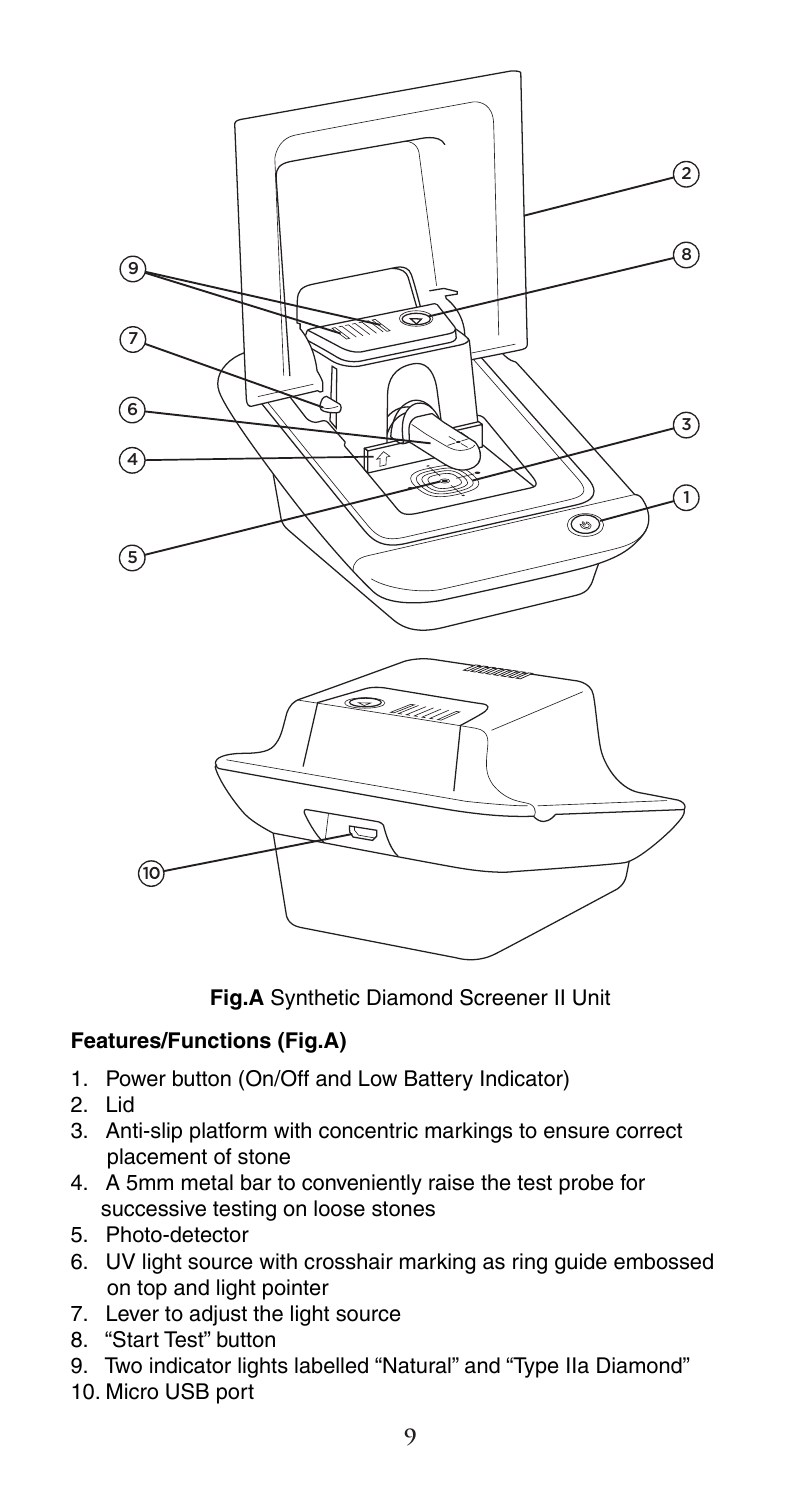### VI. Important notice Before Testing

- Before testing, ensure that your gemstone is a diamond and not a diamond simulant (moissanite, cubic zirconia or other colorless stones).
- Keep the device dry. Precipitation and all types of liquids or moisture can contain minerals that will corrode electronic circuits. If your device gets wet, remove the battery and allow the device to dry completely before replacing it.
- Do not use, store or expose the device in dusty, dirty areas. Its moving parts and electronic component may get damaged.
- Do not use, store or expose the device in hot areas. High temperatures can damage or shorten the life of the device, damage batteries, and warp or melt certain plastics.
- Do not use, store or expose the device in cold areas. When the device returns to its normal temperature, moisture can form inside the device and damage electronic circuit boards.
- Do not attempt to open the device other than as instructed in this handbook.
- Do not drop, knock, or shake the device. Rough handling may break internal circuit boards and fine mechanics.
- Do not use harsh chemicals, cleaning solvents, or strong detergents to clean the device.
- Do not paint the device. Paint can clog the moving parts and prevent proper operation.

If the device is not working properly, kindly contact Presidium Customer Service at **service@presidium.com.sg** or:

Presidium Instruments Pte Ltd Unit 7, 207 Henderson Road Singapore 159550 Attn: Customer Service Executive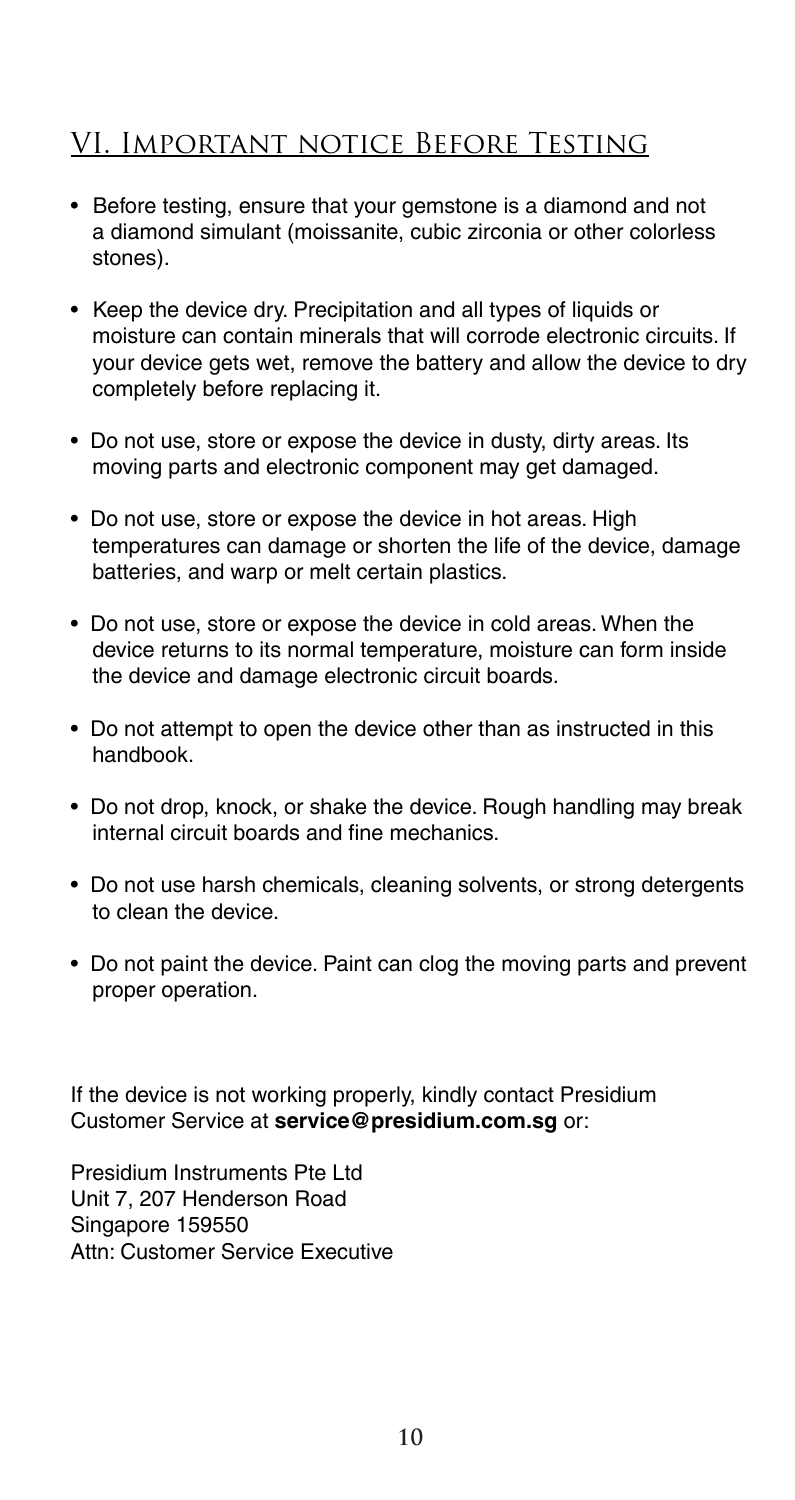## 1. Getting started with your Synthetic Diamond Screener II

### 1.1 Powering up your device

The Synthetic Diamond Screener II can be powered by batteries or an external power source through the USB cable connected to the Presidium Universal Power Adaptor (both are included in the packaging)

If batteries are used, you can locate the battery compartment at the bottom of the unit. Release the two catches on the battery cover and remove the battery cover to reveal the battery compartment. (Fig 1.1)

4 AAA batteries are needed to power the device. Do take note of the positive (+) and negative (-) directions of the batteries when inserting them into device. The use of alkaline batteries is recommended as it should generally allow for approximately 2400 tests.



**Fig.1.1** Removing the battery covers to reveal the battery well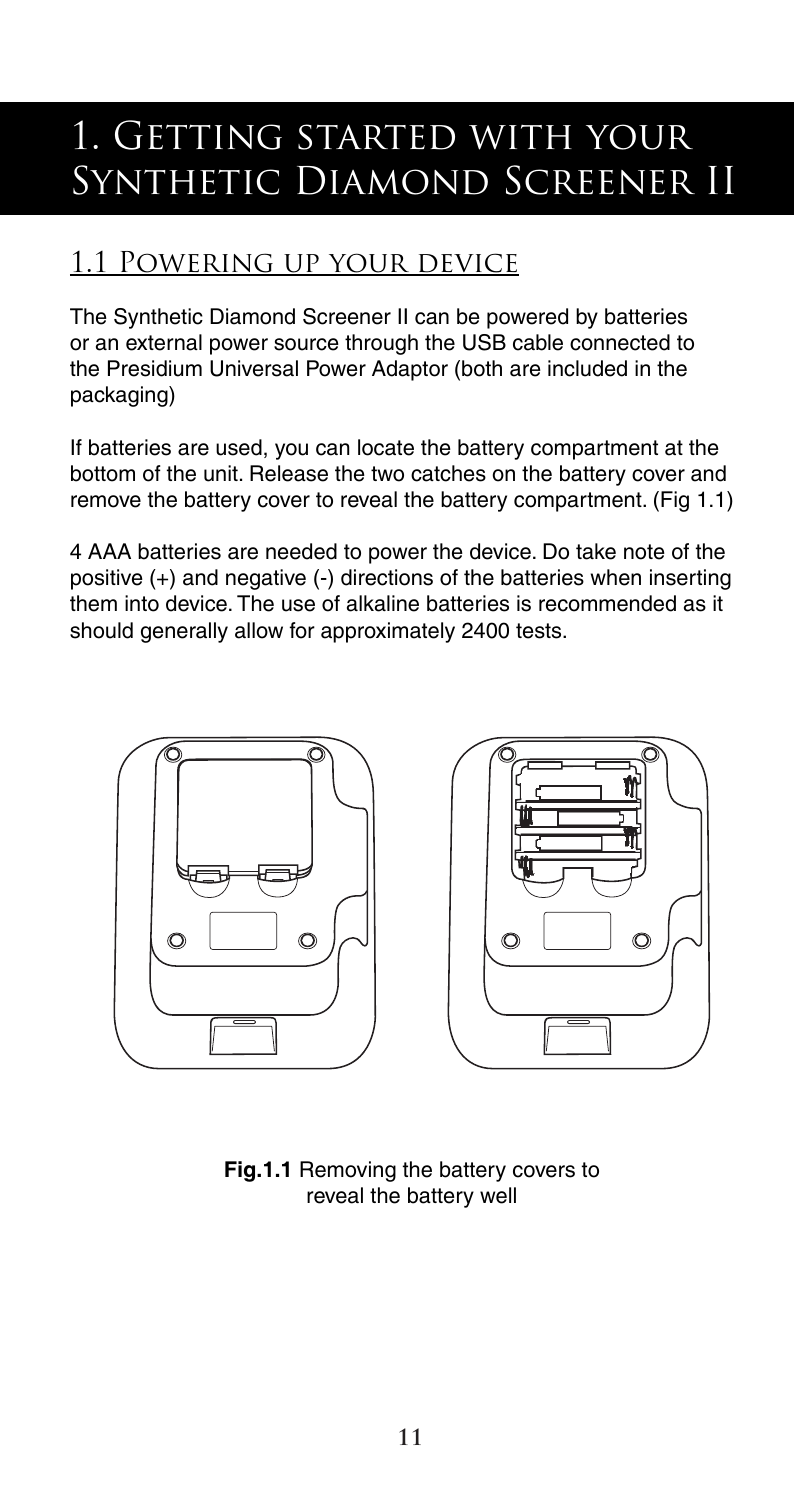If an external power source is used, insert the provided micro USB cable to the port located at the back of the device (Fig 1.2) and the other end to the provided Presidium Universal Power Adaptor for connection to an external power socket.



**Fig.1.2** Plug the micro USB into the port located at the back of the device

You may also connect the other end of the USB cable directly to an external power source (e.g. computer, laptop, etc).

It is recommended you use only the USB cable and the Presidium Universal Power Adaptor provided with your product.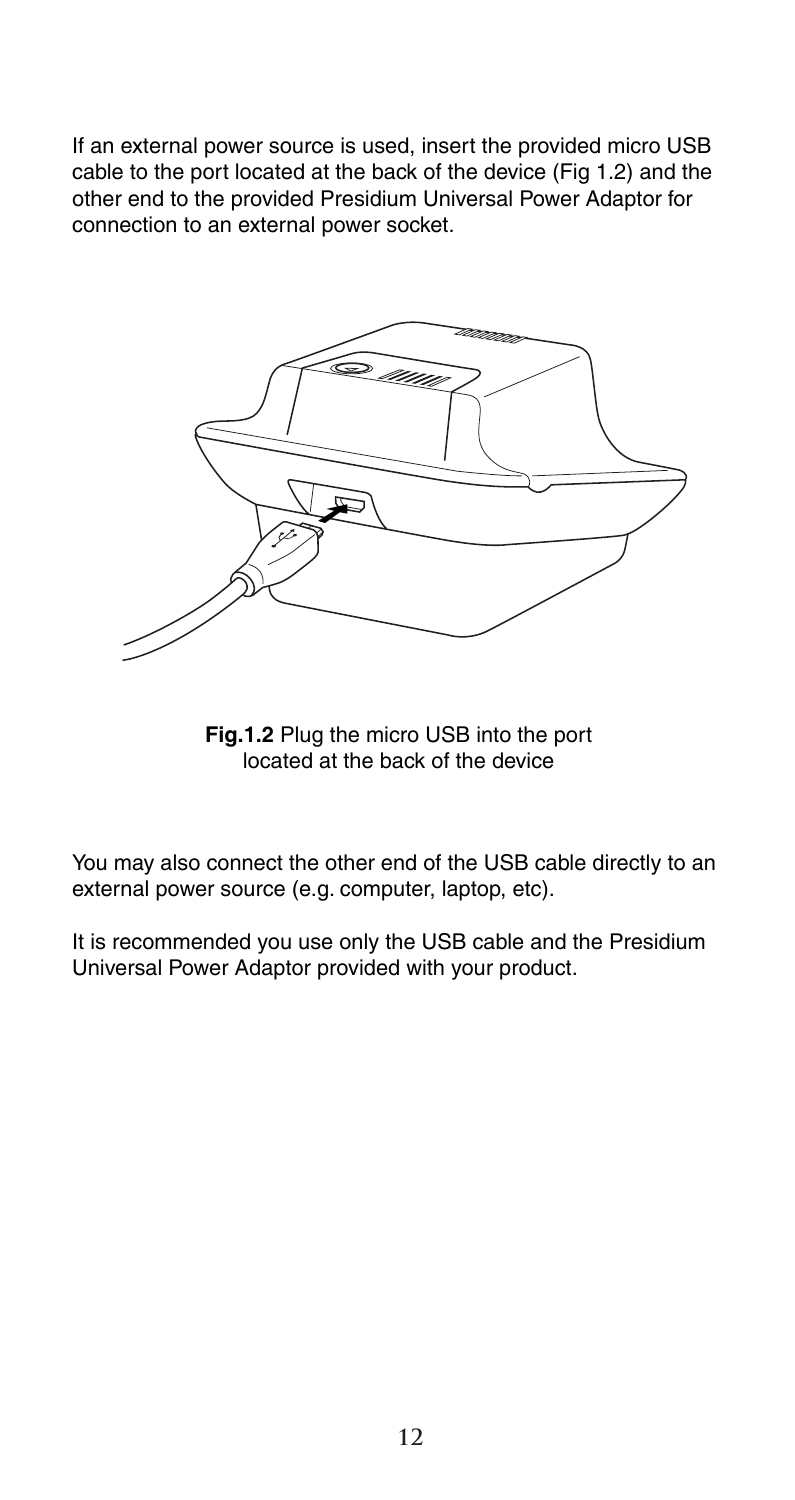### 1.2 Switching on your device

To switch on your Synthetic Diamond Screener II, press and hold the Power button located at the front of the unit. A blue light will blink for approximately 4 seconds to allow the product to warm up. (Fig 1.3)

Once the blue light stops blinking and remains stable, the device is ready for use.



**Fig.1.3** Switch on Synthetic Diamond Screener II with the Power button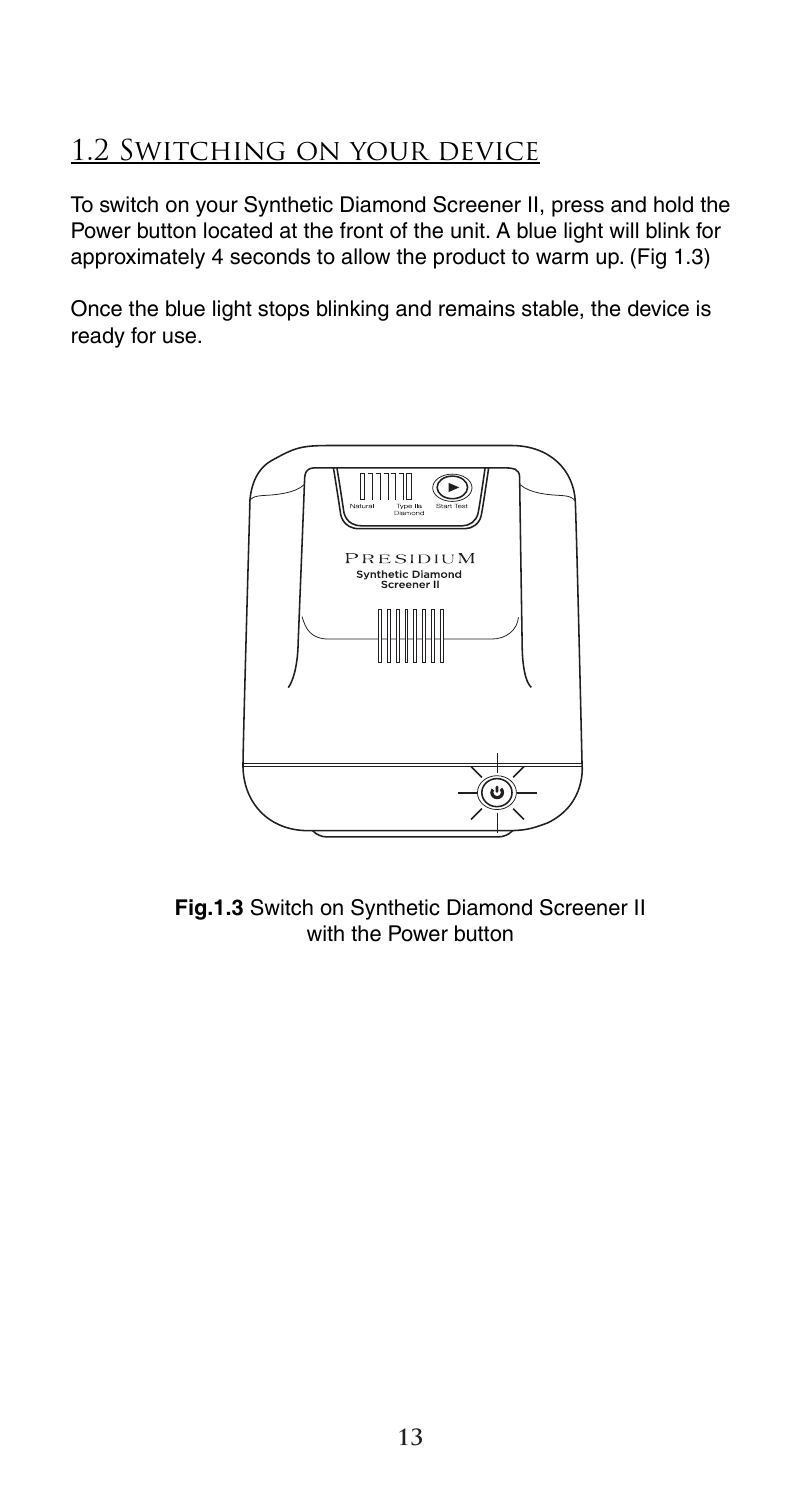### 1.3 Switching off your device and Power-Saving Auto-Off

To switch off your Synthetic Diamond Screener II, press and hold the Power button for approximately 2 seconds until the light goes off.

To ensure that your Synthetic Diamond Screener II conserves power, the unit will automatically switch off 10 minutes after the last activity.

### 1.4 Low Battery Indicator

When the battery is too low for the device to function, the Power button light will blink red. (Fig 1.4)



**Fig.1.4** Low Battery Indicator in Red Light shown on Power Button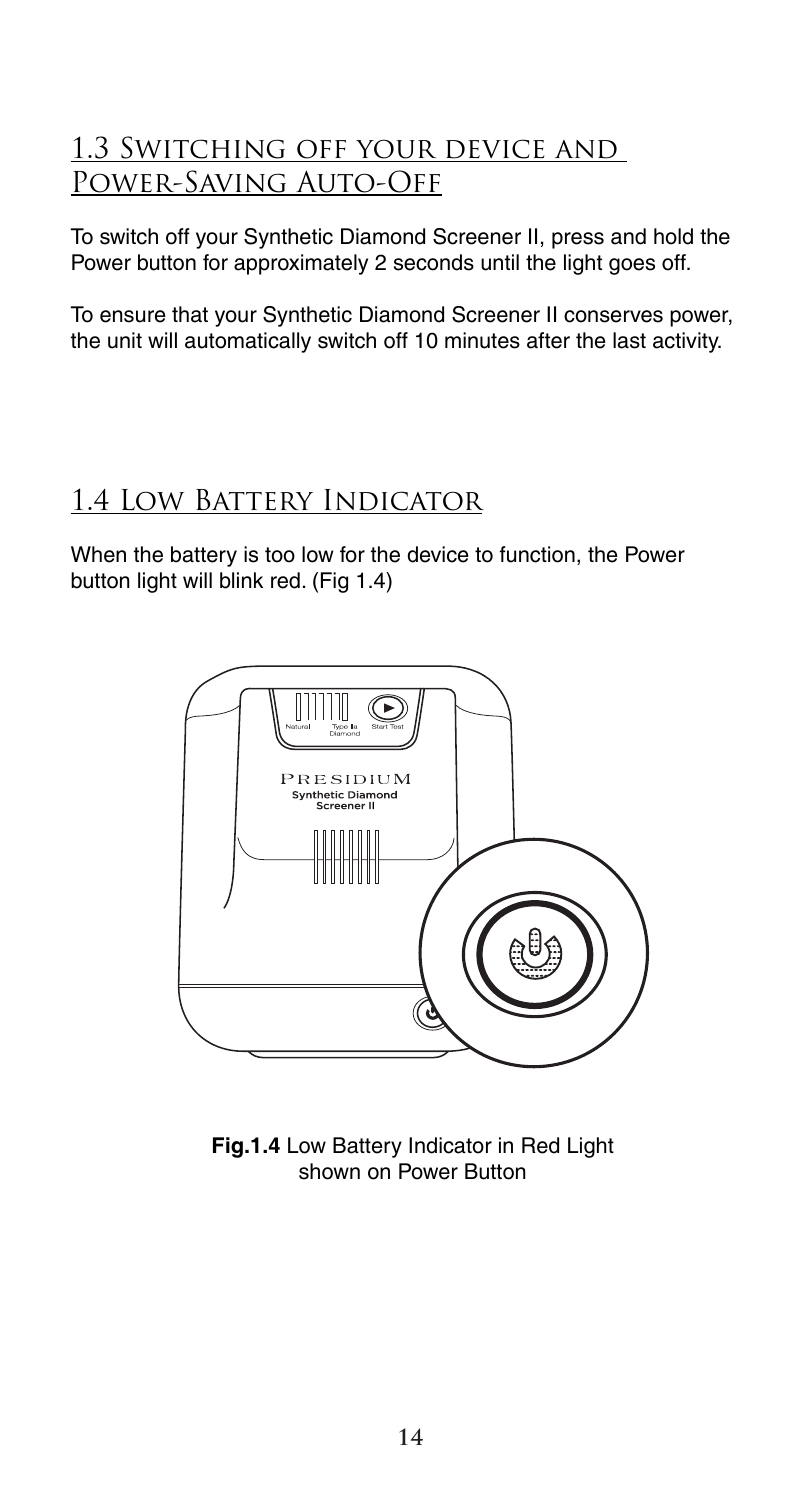When the Low Battery Indicator turns red, the device is not able to conduct any more tests and the UV light source inside the device will not be able to switch on.

Replace the batteries or switch power source when it is necessary.

#### **Battery Information**

Do not leave worn out batteries in the battery compartment as the batteries may corrode or leak, and damage the circuitry of the device. It is recommended that batteries should be removed when the device is expected to be stored for an extended period of time.

Batteries do not have to be removed from the unit when the Presidium Power Universal Adaptor is used through the USB cable.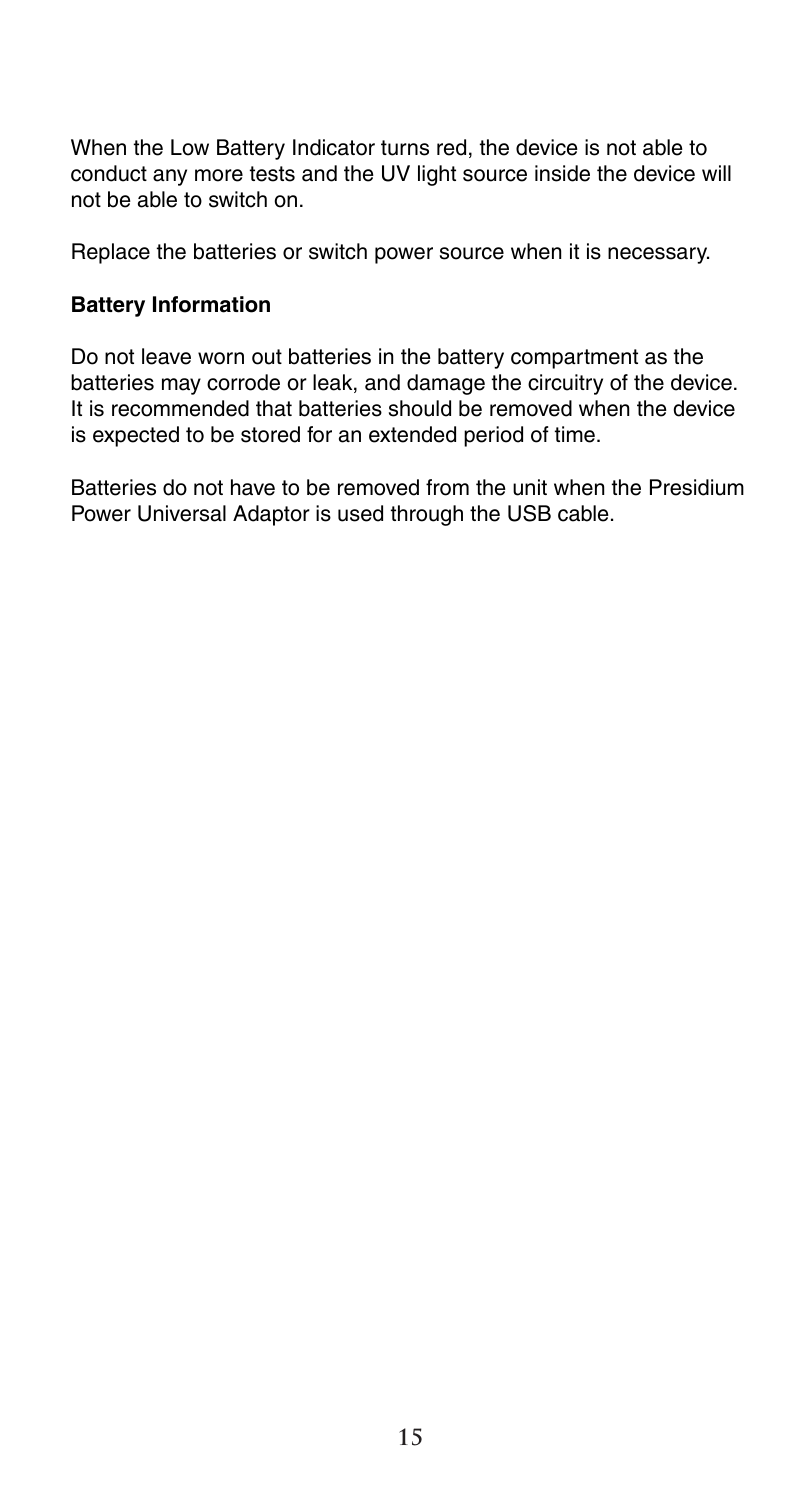## 2. PERFORMING A TEST WITH YOUR SYNTHETIC DIAMOND SCREENER II

The Synthetic Diamond Screener II works accurately with known colorless diamonds of color D to J. You should ascertain if your stone is a diamond first, before using this device.

Use the finger grips on the front of the lid to lift the lid and access the interior testing area. (Fig 2.1)



**Fig.2.1** Lift the lid of the device using the finger grips on the front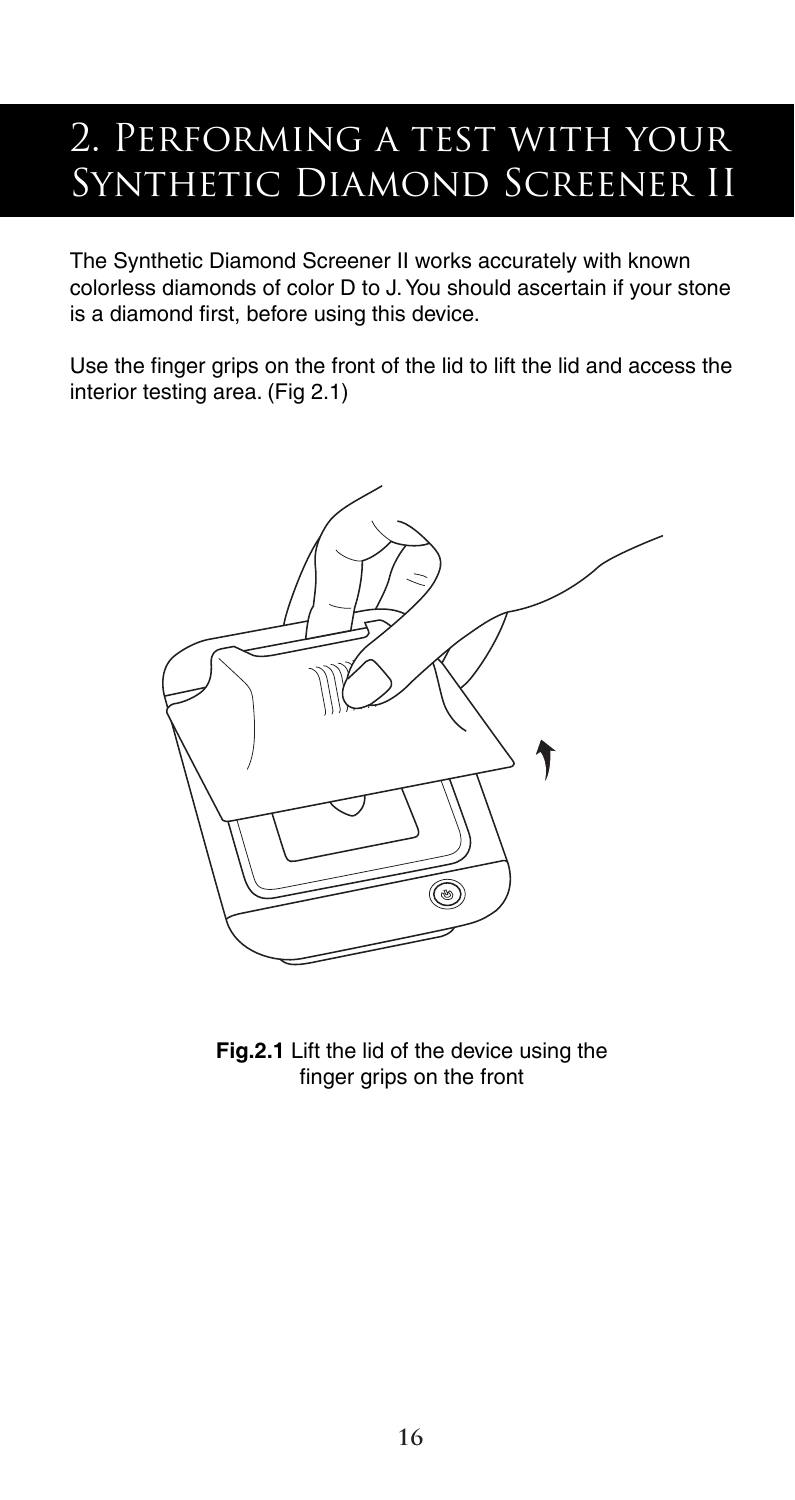Testing is performed under the lid of the Synthetic Diamond Screener II where a testing area is marked by a hole in the center and a protruding overhead UV light source (Fig 2.2). The stone is placed covering this hole and testing begins when the lid is closed and the "Start Test" button is pressed. Results will be displayed from the adjacent light bars within 2 seconds upon testing.



**Fig.2.2** The interior testing area inside the device

The following instructions will guide you through testing loose diamond and mounted diamond.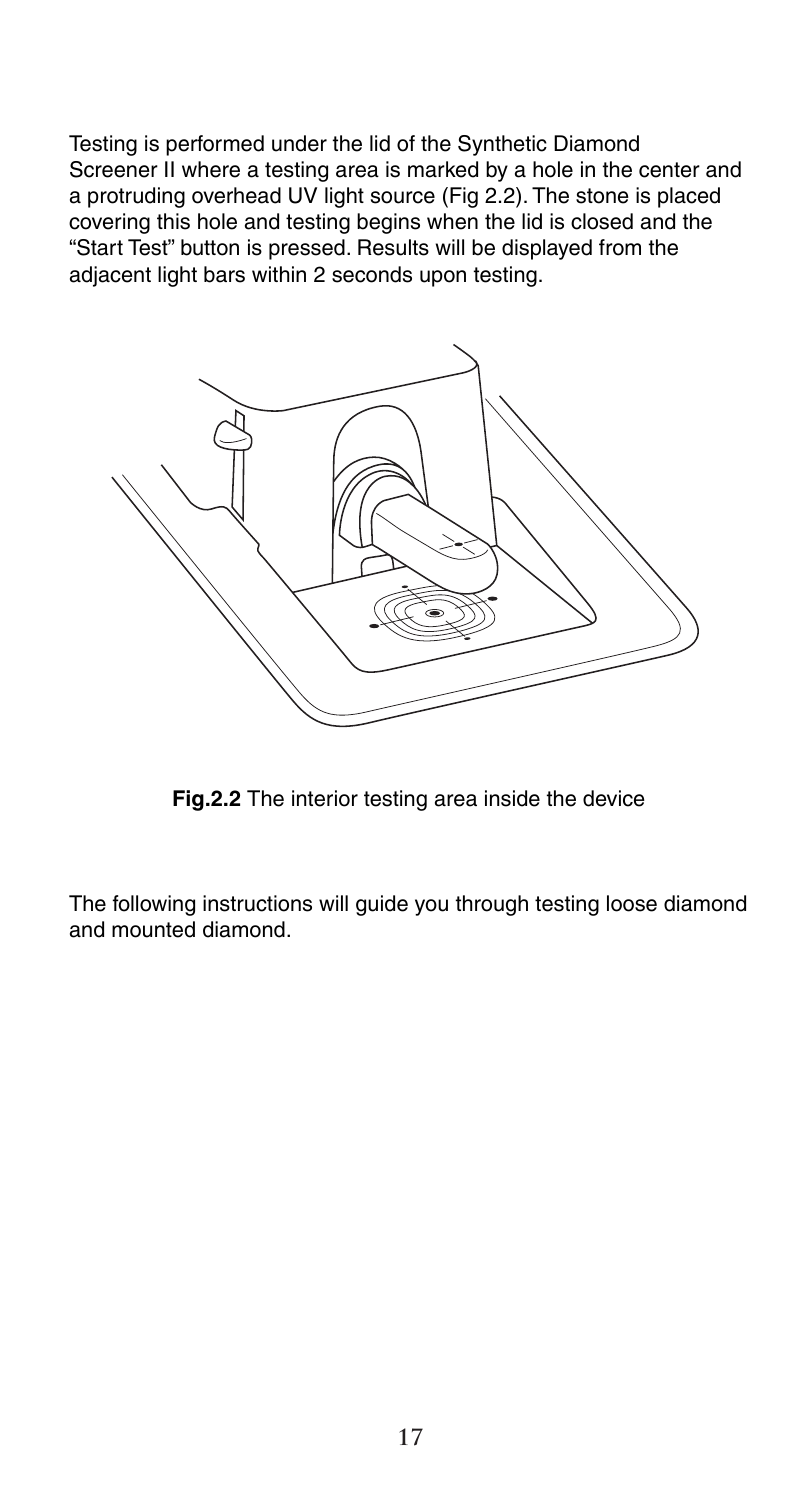### 2.1 For testing on loose diamond

Ensure your loose diamond stone is wide enough to cover the testing area. It should be approximately 1.5 mm in width. Your diamond should also not exceed 5 mm in height to ensure that the UV wavelength transmitted by the UV light source can be accurately measured.

Place the diamond stone over the testing area (Fig 2.3). The table of the stone should be placed face-down on the testing area. Ensure that the testing area is completely covered by the diamond so that the emitted wavelength will pass through the stone material and not erroneously through other material which can then give an inaccurate reading of the UV light absorption ability of the diamond.



**Fig.2.3** Location of the loose diamond over the testing area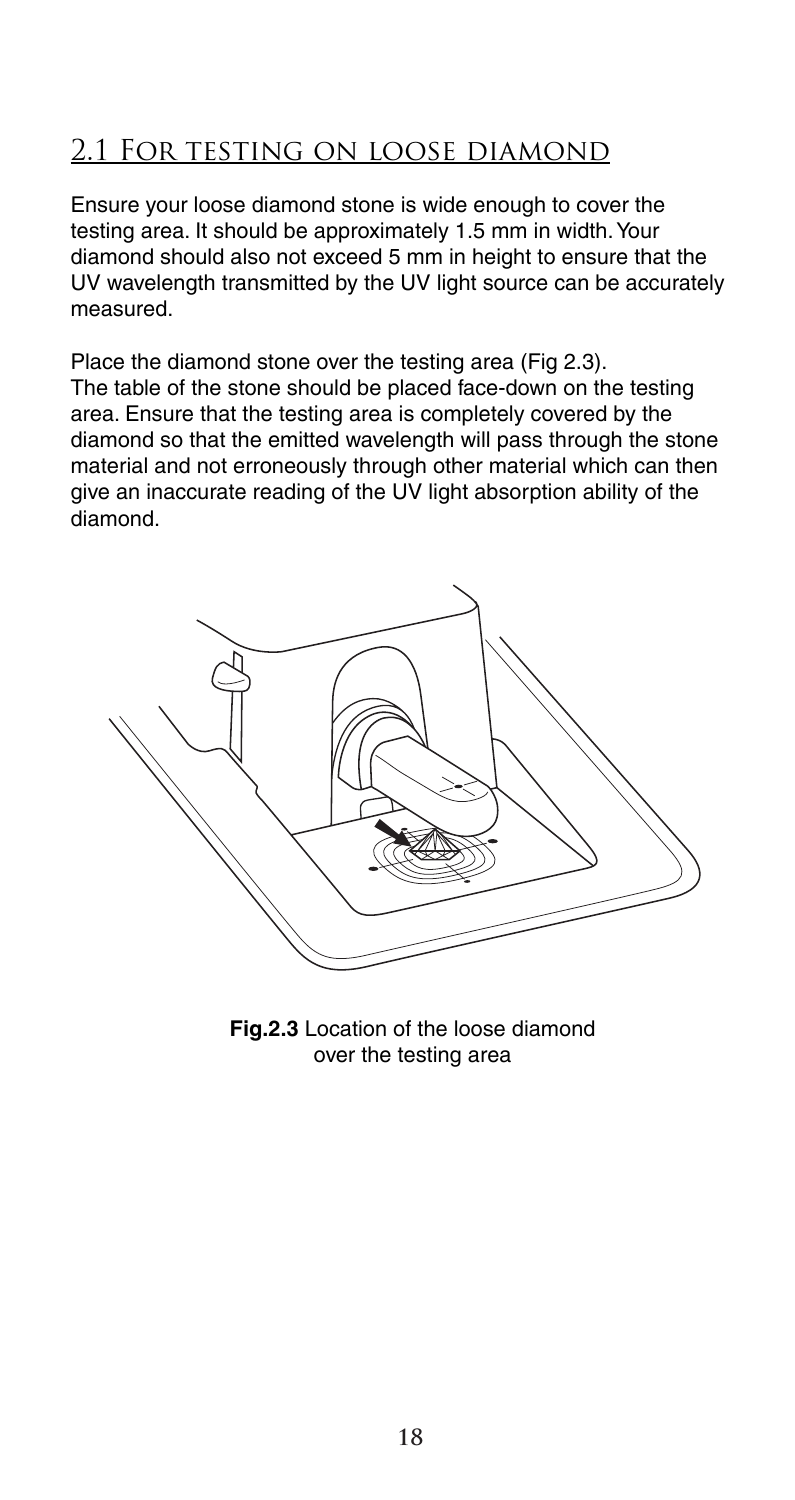Release the lever to lower the UV light source and secure the diamond in place for testing. (Fig 2.4)



**Fig.2.4** Adjust the UV light source with lever to secure the diamond in place

If you are testing multiple loose stones, use the metal bar provided to hold the light source in place so that you do not need to keep adjusting the lever in order to position the loose stones (Fig 2.5). It is not necessary for the light source to touch the stone for the testing to be carried out. (Fig 2.6)



**Fig.2.5** Correct position



**Fig.2.6** Wrong position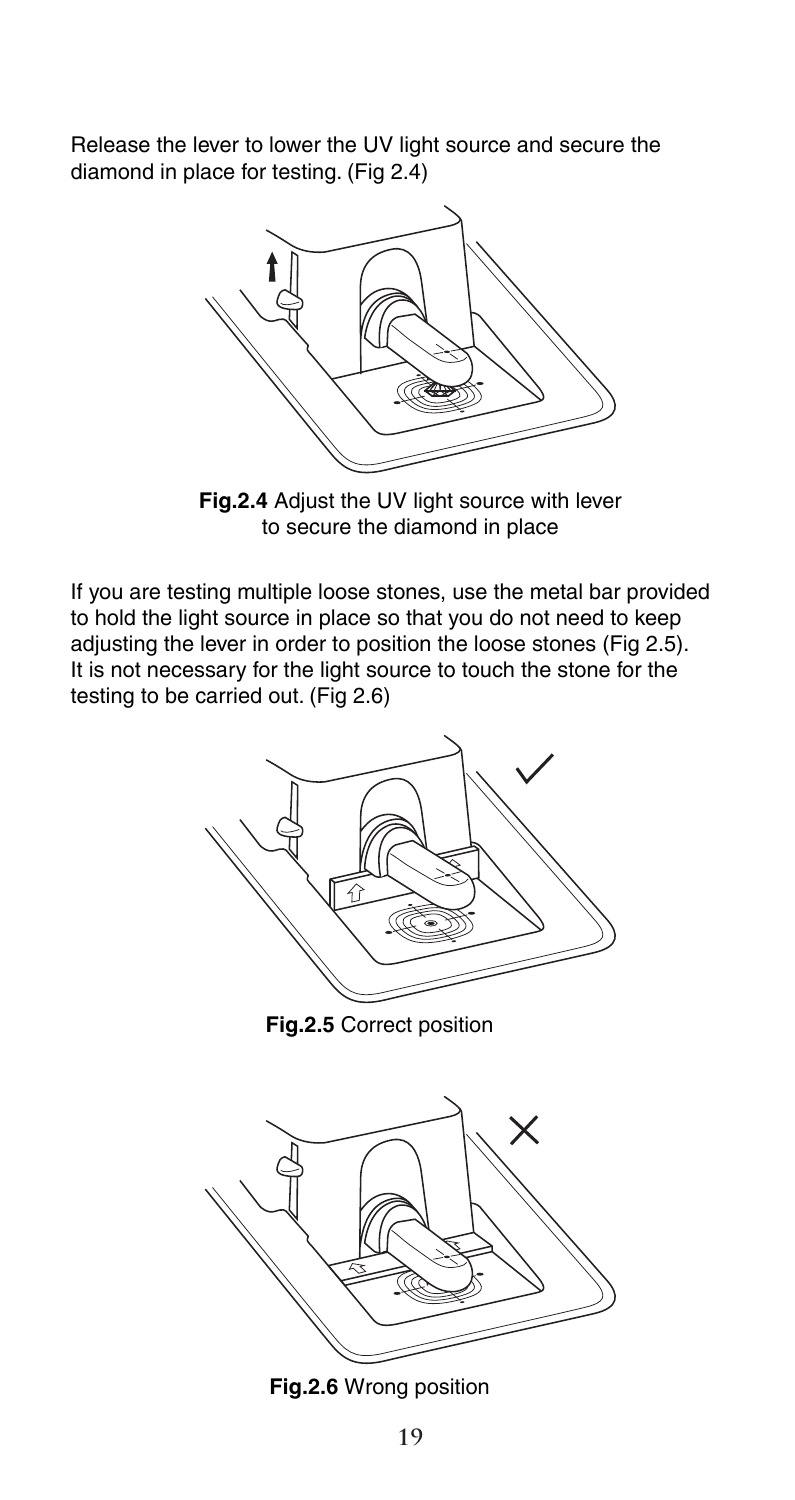### 2.2 For mounted diamonds

Ensure that the stone is set with an open-back setting, meaning you can still see a clear view and colour of the stone when you view the back of it and it is not obscured by the jewelry metal or other stones. (Fig 2.7).



**Fig.2.7** An example of jewelry with open-back setting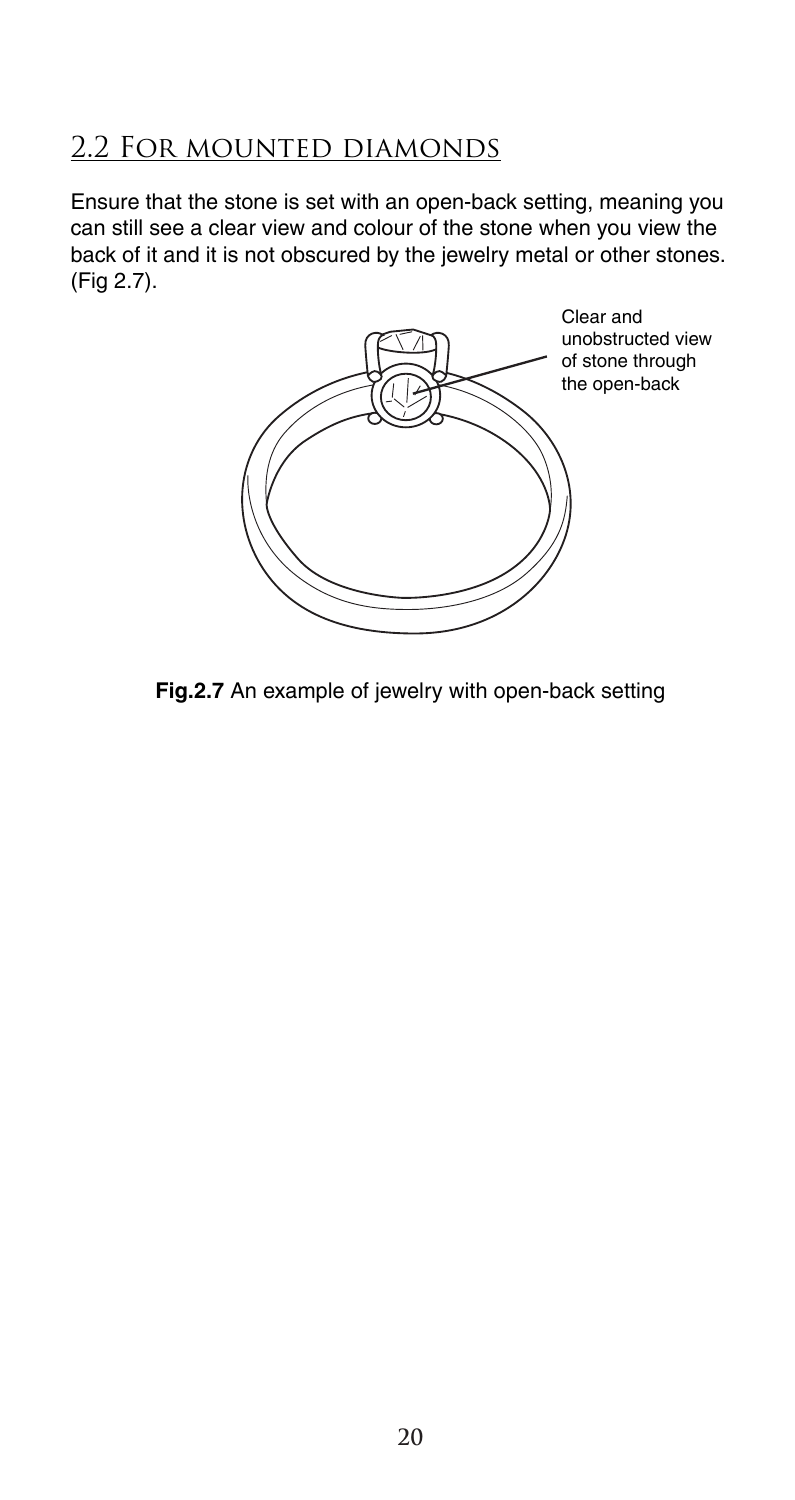If your mounted open-back diamond is in a ring, place the ring in the centre of the cross-hair marking Ring Guide that is embossed on the UV light source. The table of the mounted diamond should be directly facing down on the testing area.

With the ring hung within the Ring Guide area, use the lever to lower the UV light source to secure the stone over the testing area (Fig 2.8)



**Fig.2.8** Using the Ring Guide on the UV light source and securing the stone in place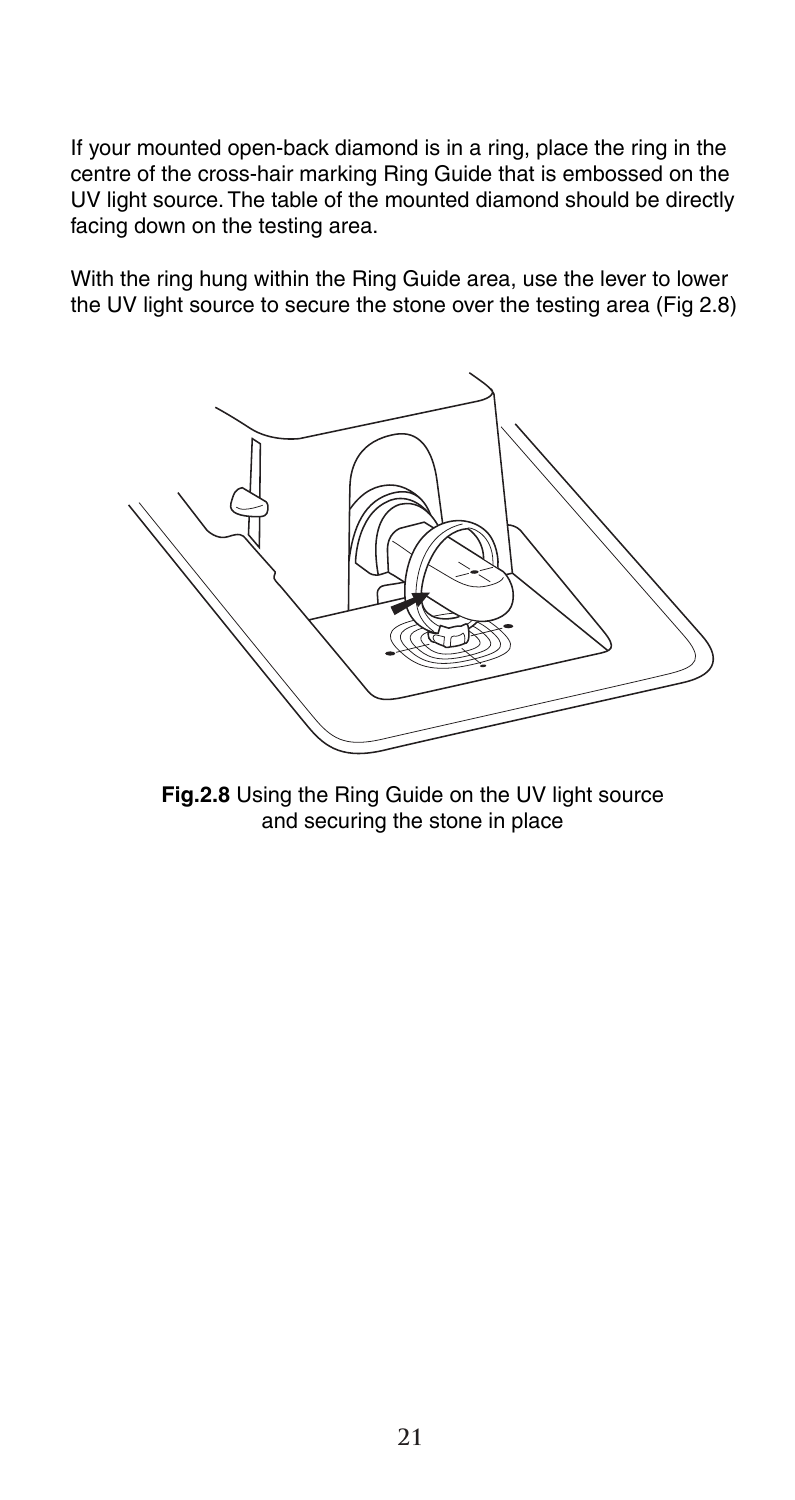### 2.3 Start Test

The "Start Test" button located at the top right corner of the device serves as an indication when the device is ready for testing and the interior UV light source is activated to begin the identification procedure.

You should only begin to use the device for testing when the "Start Test" button is lit in a steady blue. (Fig 2.9)



**Fig.2.9** Press "Start Test" button to perform a test

When testing is being conducted, the "Start Test" button will blink in blue and when testing is done, the light will hold steady as a white light.

You can then read the result from the light bar indicators.

To start a new test, press the "Start Test" button again to return it to ready mode. The button light should revert to be steady blue.

**To understand your test results, refer to Section 3 in this book – "Reading test results on your SDS".**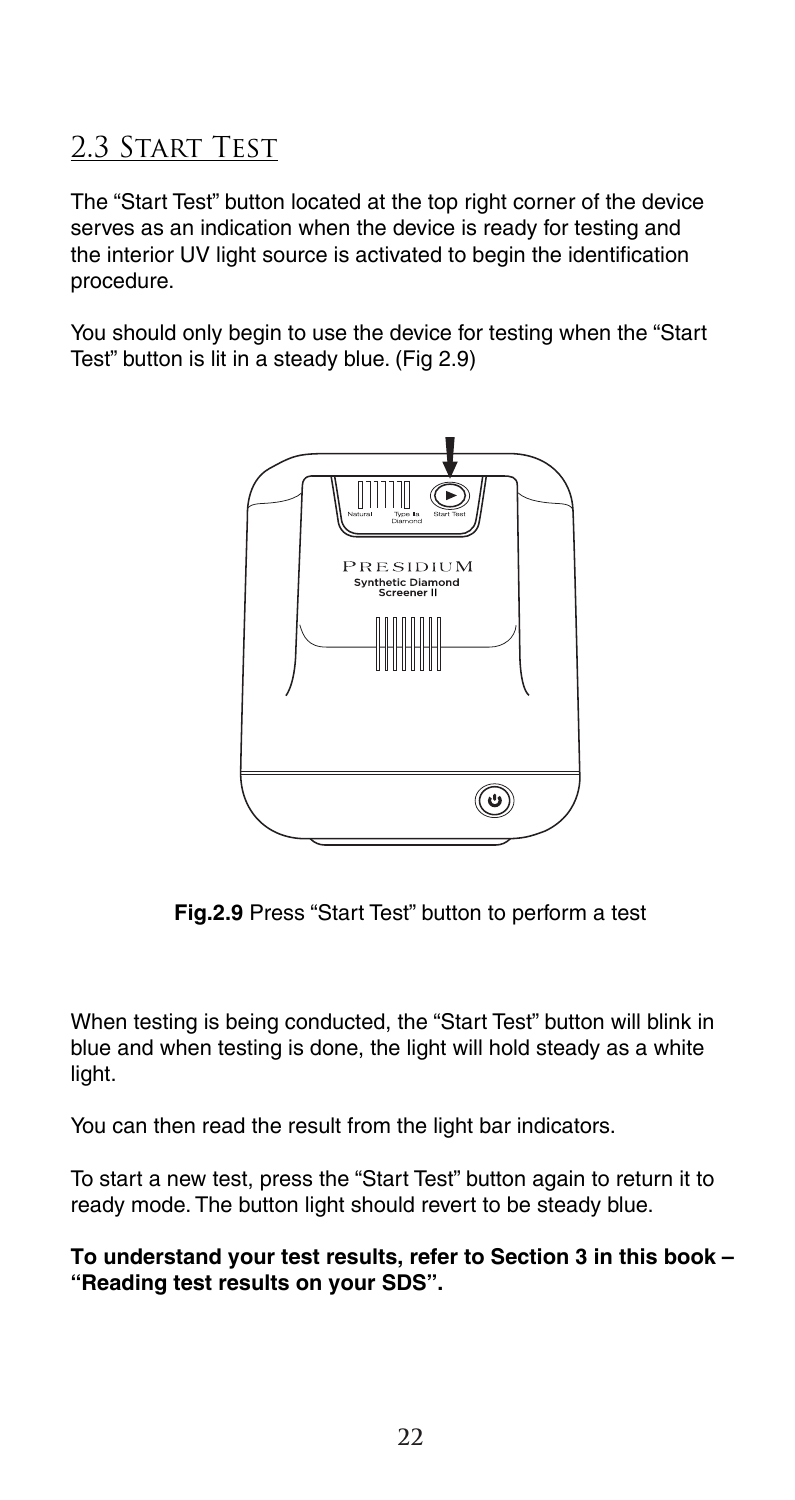### 2.4 Important Notes about Performing a test

- Ensure your tested gemstone does not exceed 5 mm in height and its width covers the Photo-detector completely. The carat equivalent of this is approximately 0.02 to 10 carats.
- Conduct prior supporting tests to ascertain the stone for testing is a diamond.
- Only open-back mounted jewelry can be tested.
- To ensure accuracy, it is recommended to place the gemstone in at least four different positions on the testing area and to check if the readings are consistent.
- Ensure the testing platform and photo-detector are free of dirts and dust for a reliable testing result.
- To prevent inaccurate results, no test can be conducted when the Power button turns red, indicating low battery.
- You can only conduct a test when the "Start Test" button is lit in blue.
- A test is completed when the "Start Test" button stops blinking and is lift in white.
- To reset and start a new test, press the "Start Test" button so that the button light reverts to blue light.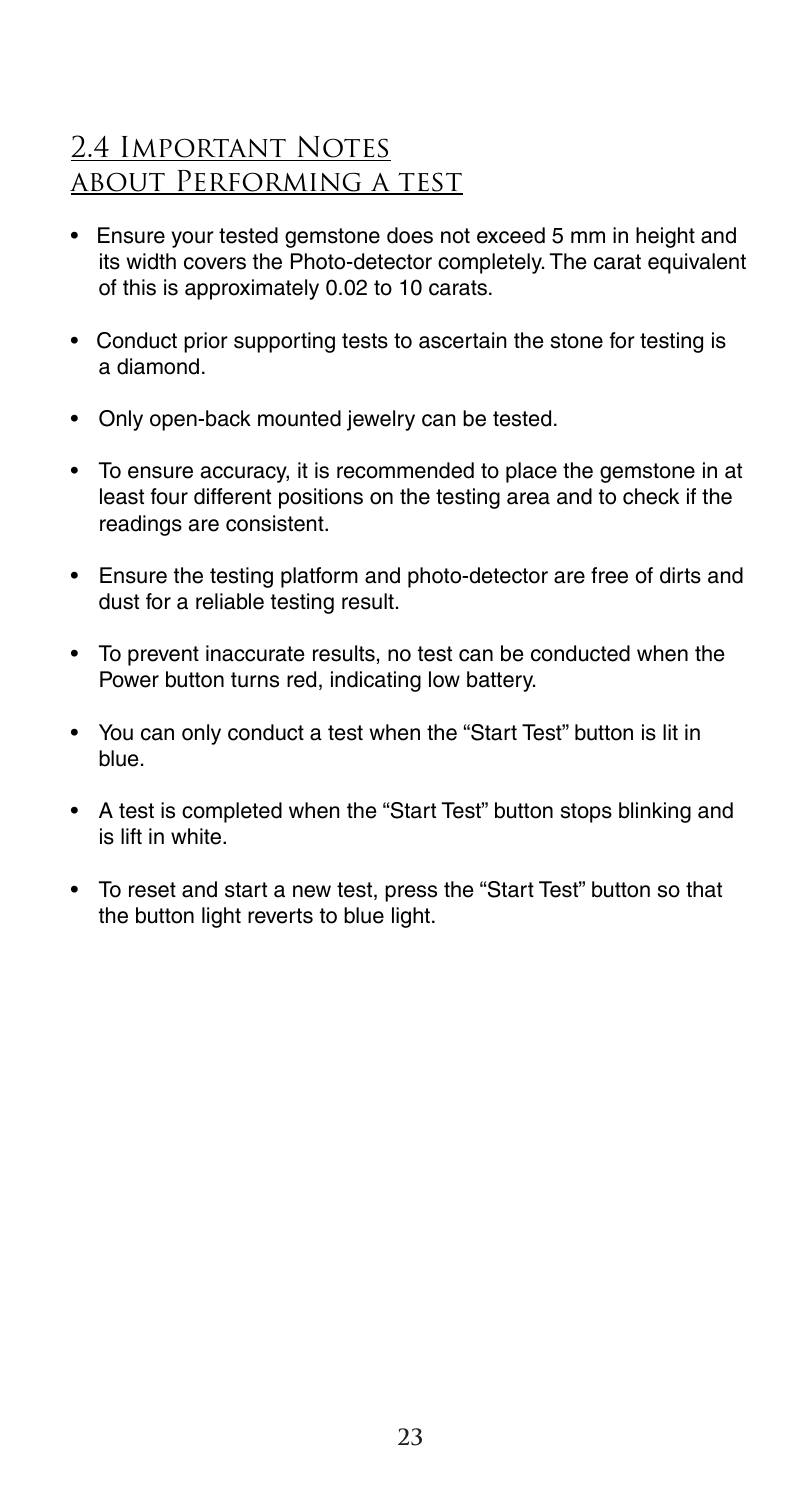## 3. Reading Test Results with your Synthetic Diamond Screener II

The SDS measures the UV absorption ability of the diamond and this measurement is communicated as 'Natural' or 'Type IIa Diamond'.

After the "Start Test" button is pressed, the button will start to blink in blue as testing is underway. Within 2 seconds, the Indicator light bar will be lit. A lit blue bar will indicate the reading is 'Natural' and a lit red bar will indicate 'Type IIa Diamond'. (Fig 3.1)



**Fig.3.1** Results are to be read from the Indicator Lights

When the test is complete, the "Start Test" button will stop blinking and be lit in white.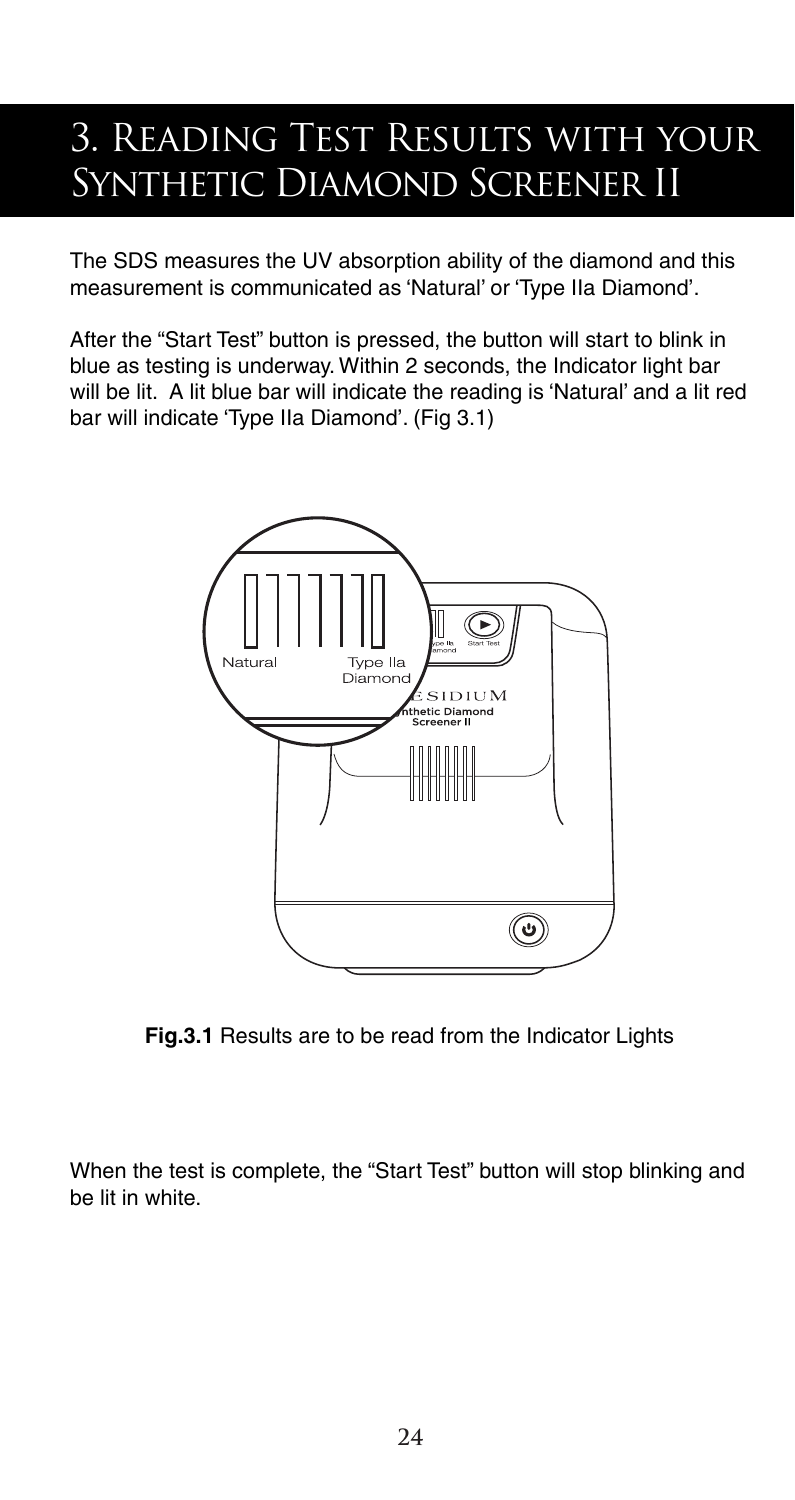#### **Blue Bar of light/Natural**

The first bar on the left will indicate the 'Natural' reading and will be lit in blue (Fig 3.2).



**Fig.3.2** 'Natural' Reading

The blue light labelled 'Natural' indicates the UV light absorption ability of the tested diamond stone is high as there are trace elements within the stone that has absorbed the UV light, thus allowing very little UV light through to the photo-detector. This is characteristic of a Type Ia colorless diamond.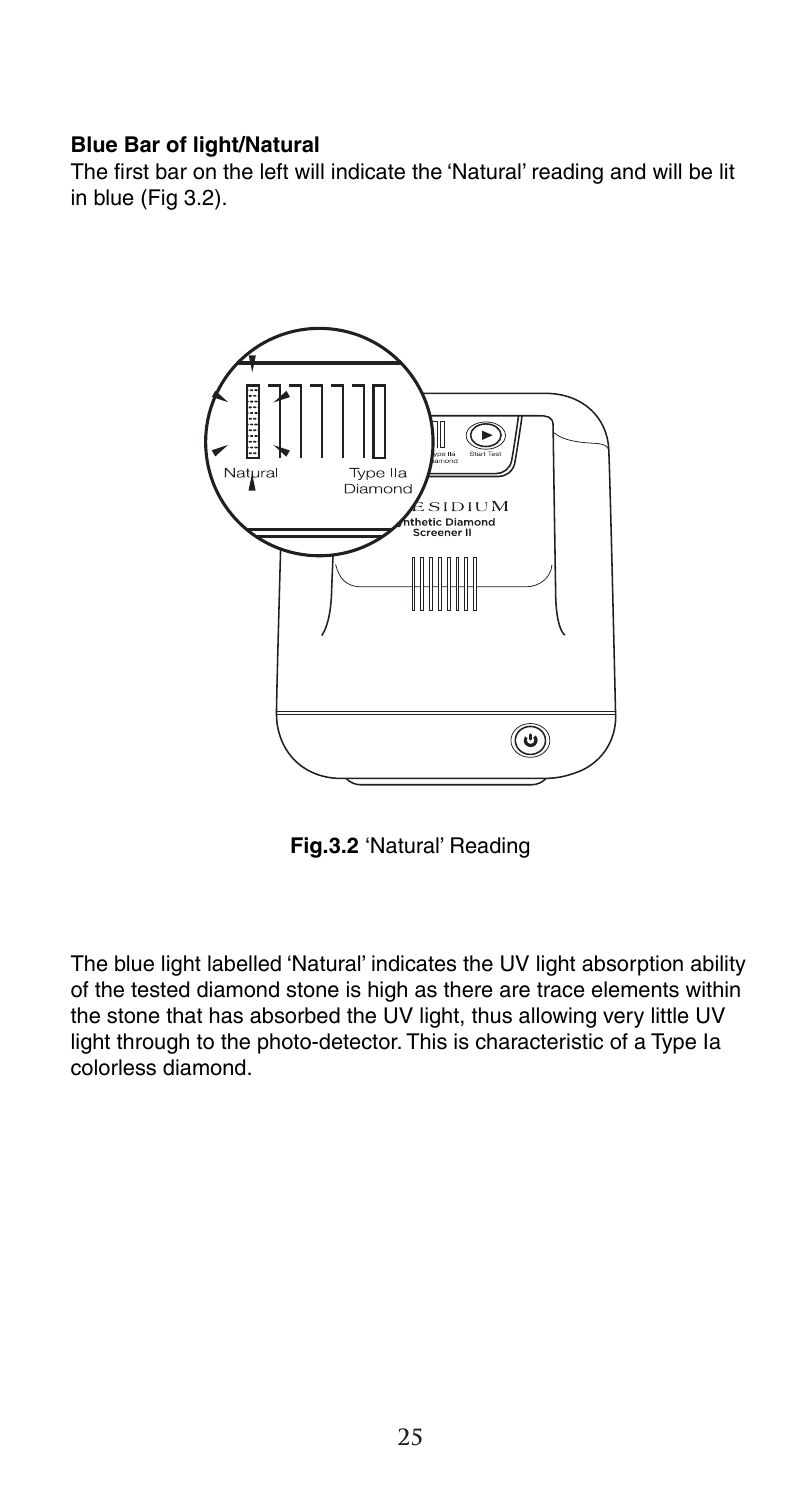#### **Red Bar of light/Type IIa Diamond**

The first light bar on the right will indicate 'Type IIa Diamond' and will be lit in red (Fig 3.3).



**Fig.3.3** 'Type IIa' Reading

A 'Type IIa Diamond' reading means the UV light absorption ability of the tested diamond stone is low and this is due to the lack of trace elements such as nitrogen within the colorless diamond, allowing the light to pass through the diamond with little obstruction. The red light in the 'Type IIa Diamond' reading will alert you that the tested stone could be a laboratory-grown diamond.

Should you get this result, it is recommended for you to conduct further testing via other means on this stone as this indicates the diamond is most likely a laboratory-grown Type IIa diamond or a Type Ia diamond.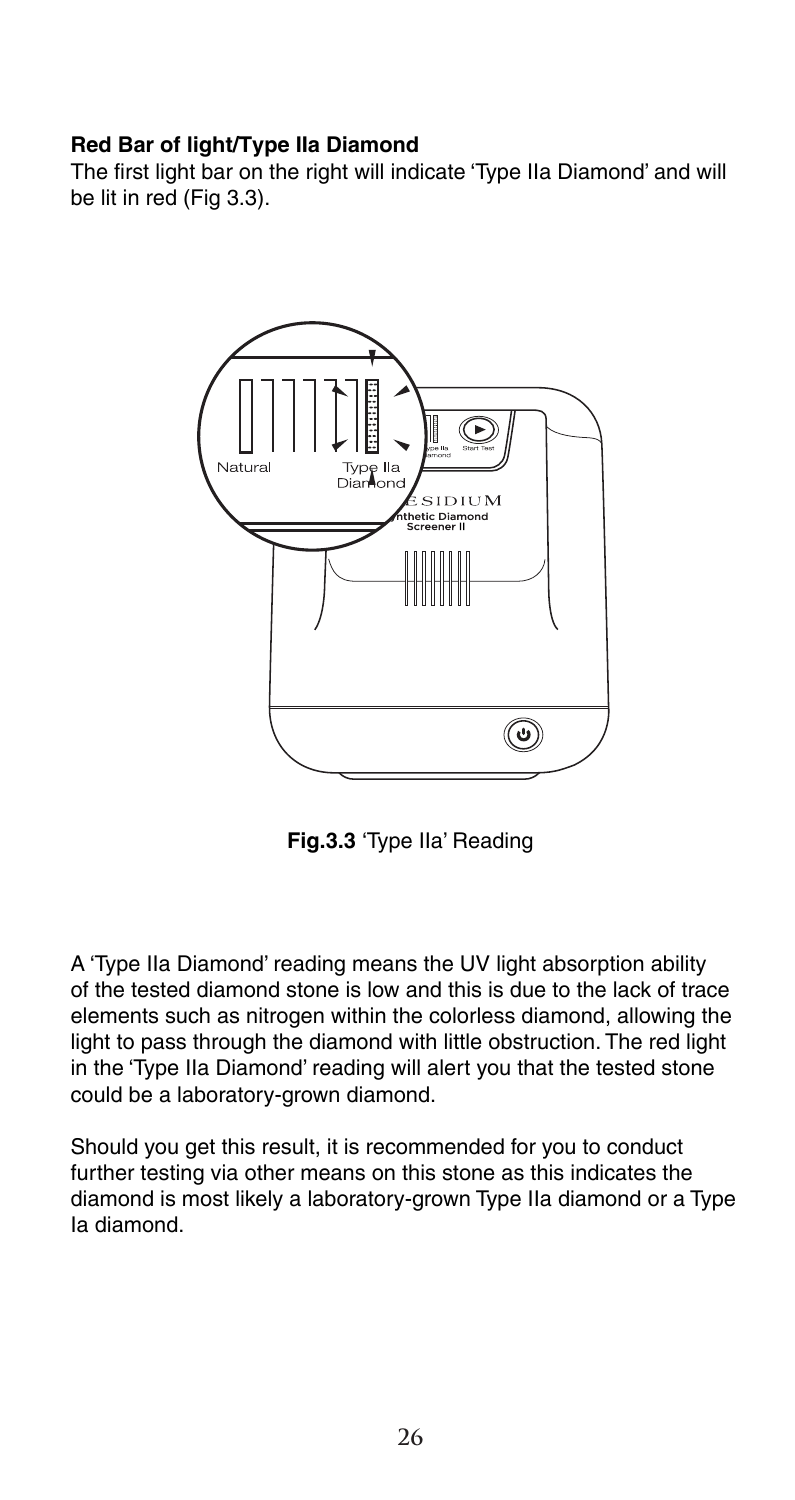## 4. OVERVIEW OF BUTTONS & Indicators on your Synthetic Diamond Screener II

The table below summarizes the functions and representations of the buttons and lights on the Synthetic Diamond Screener II device.

### **Power Button**

I

| <b>Description</b>                                                             | Light                                | <b>Function</b>                                           |
|--------------------------------------------------------------------------------|--------------------------------------|-----------------------------------------------------------|
| Press and hold the<br>power button to<br>switch on the device                  | No light                             | Device is being switched on<br>and will start warming up. |
| Device warms up<br>for approximately<br>4 seconds                              | Blinking blue<br>then steady<br>blue | Device is starting up.                                    |
| Device is powered<br>and ready for use                                         | Steady blue<br>light                 | Device has power and is<br>ready to begin testing.        |
| Low battery indicator                                                          | <b>Blinking red</b><br>light         | Device cannot operate with<br>low battery.                |
| Loose connection/<br>Non-working interior<br>UV light                          | Blinking red<br>light                | Device's UV light is not<br>connected/working properly.   |
| Press and hold the<br>power button for 2<br>seconds to turn off<br>the device. | No lights                            | Device is being switched off.                             |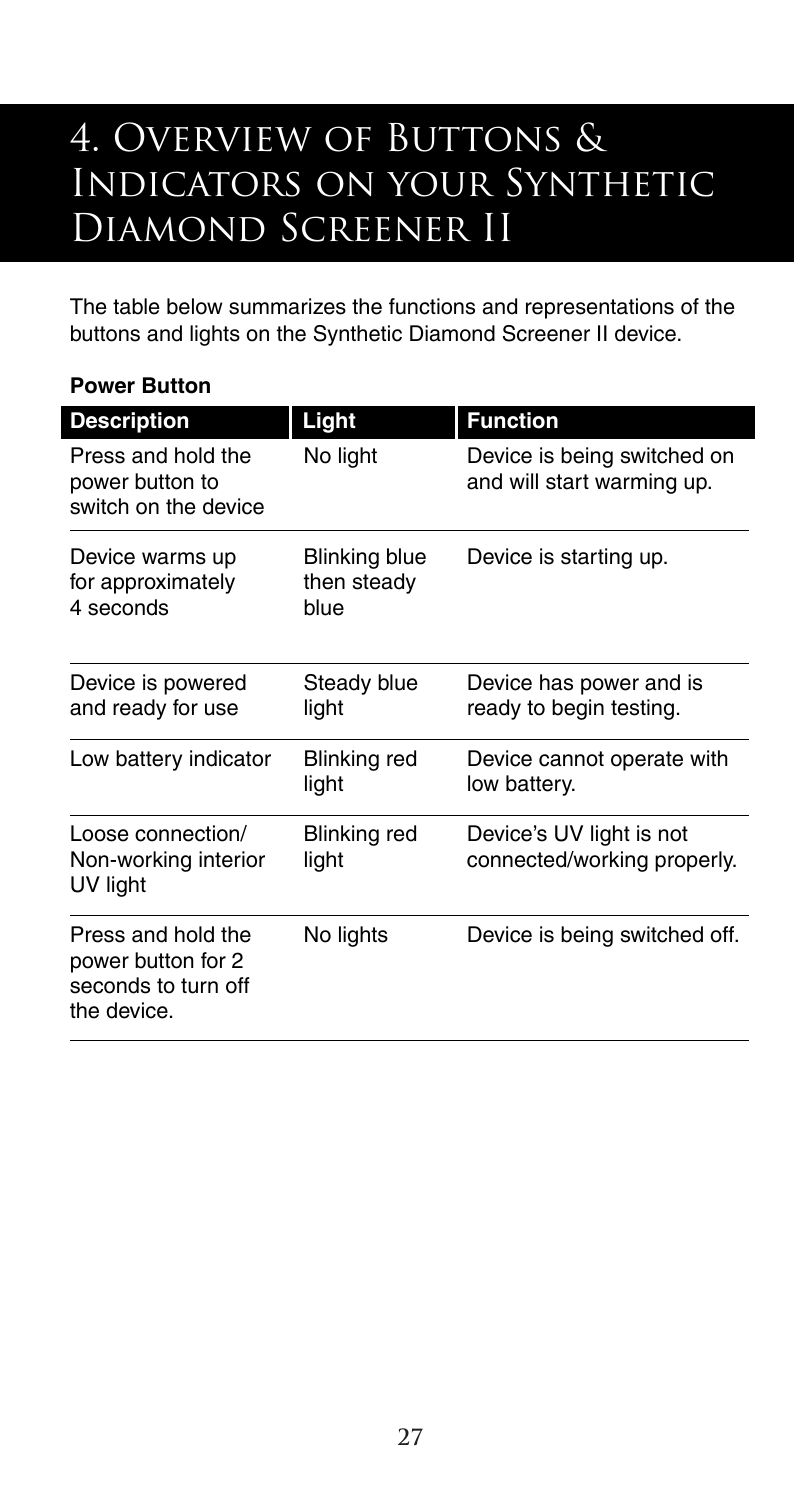### **Start Test Button**

| <b>Description</b>                               | Light         | <b>Function</b>                                                                                    |
|--------------------------------------------------|---------------|----------------------------------------------------------------------------------------------------|
| No stone on the<br>photo-detector is<br>detected | Blinking red  | Device is unable to detect<br>any stones on the photo-<br>detector.                                |
| Ready for testing                                | Steady blue   | Device lid is closed and<br>ready for testing with the<br>interior UV light source<br>switched off |
| Testing is underway                              | Blinking blue | Device is conducting the<br>test with the interior UV light<br>source switched on.                 |
| Test is complete                                 | Steady white  | Device has completed the<br>test and a result will be<br>displayed.                                |
| Testing is prohibited                            | No light      | Device lid is opened and<br>testing is prohibited. Close<br>the lid to proceed with<br>testing.    |

### **Indicator Lights Display**

| <b>Description</b>                                                               | Light             | <b>Function</b>                                                                                                                                                                                                                                |
|----------------------------------------------------------------------------------|-------------------|------------------------------------------------------------------------------------------------------------------------------------------------------------------------------------------------------------------------------------------------|
| <b>Blue Light Bar</b><br>indicator light above<br>the label marked<br>'Natural'  | Steady Blue       | The test is completed and<br>the tested diamond has<br>recorded high UV absorption<br>ability, indicating that it is a<br>Type Ia diamond likely to be<br>a mined diamond.                                                                     |
| Red Light Bar<br>indicator light above<br>the label marked<br>'Type IIa Diamond' | <b>Steady Red</b> | The test is complete and the<br>tested diamond has recorded<br>low UV absorption ability,<br>indicating that it is a Type<br>Ila diamond which could be<br>laboratory-grown and it is<br>recommended to do further<br>testing via other means. |